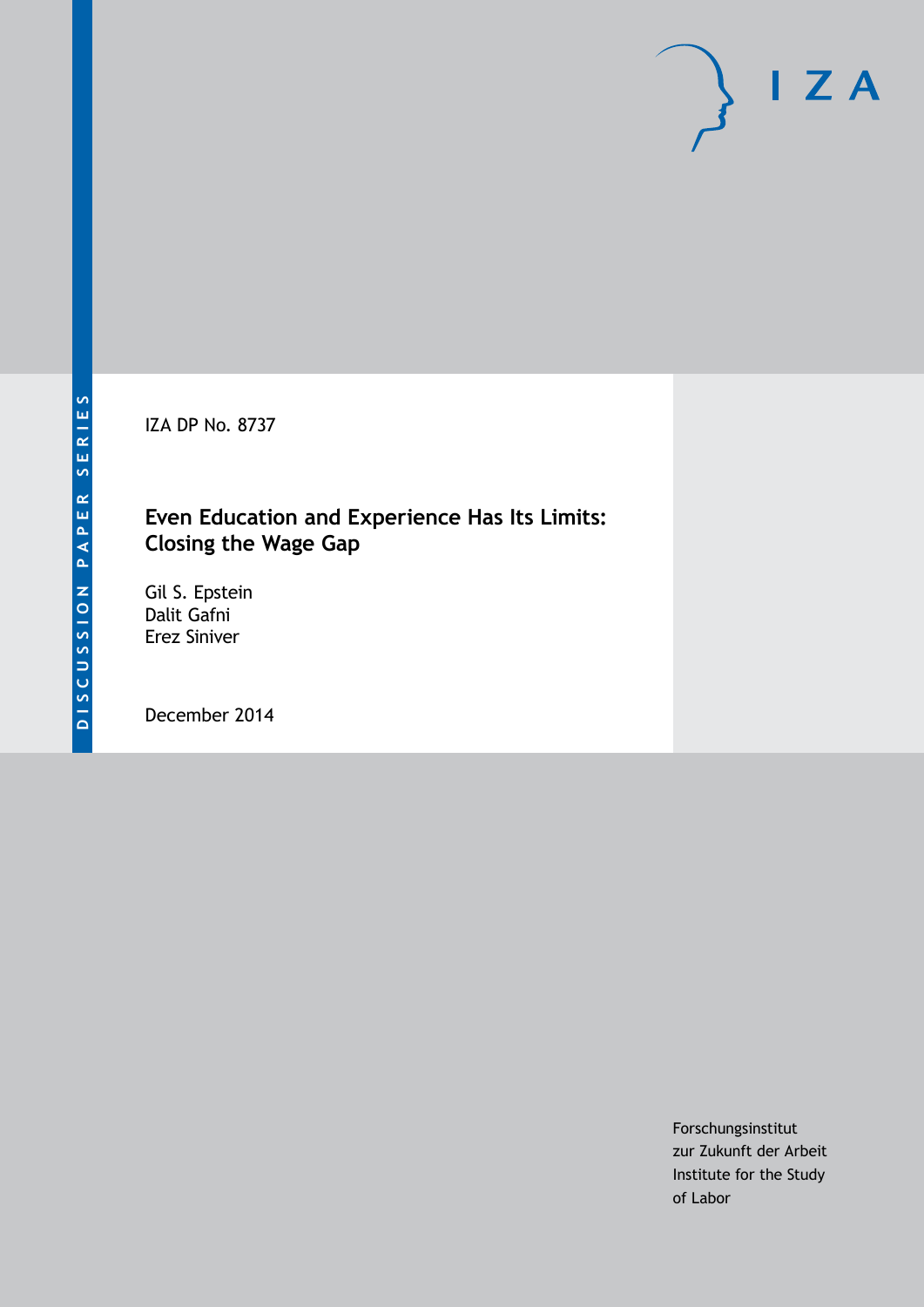# **Even Education and Experience Has Its Limits: Closing the Wage Gap**

### **Gil S. Epstein**

*Bar-Ilan University, CReAM, IZA and LdA*

### **Dalit Gafni**

*College of Management, Israel*

### **Erez Siniver**

*College of Management, Israel*

Discussion Paper No. 8737 December 2014

IZA

P.O. Box 7240 53072 Bonn **Germany** 

Phone: +49-228-3894-0 Fax: +49-228-3894-180 E-mail: [iza@iza.org](mailto:iza@iza.org)

Any opinions expressed here are those of the author(s) and not those of IZA. Research published in this series may include views on policy, but the institute itself takes no institutional policy positions. The IZA research network is committed to the IZA Guiding Principles of Research Integrity.

The Institute for the Study of Labor (IZA) in Bonn is a local and virtual international research center and a place of communication between science, politics and business. IZA is an independent nonprofit organization supported by Deutsche Post Foundation. The center is associated with the University of Bonn and offers a stimulating research environment through its international network, workshops and conferences, data service, project support, research visits and doctoral program. IZA engages in (i) original and internationally competitive research in all fields of labor economics, (ii) development of policy concepts, and (iii) dissemination of research results and concepts to the interested public.

<span id="page-1-0"></span>IZA Discussion Papers often represent preliminary work and are circulated to encourage discussion. Citation of such a paper should account for its provisional character. A revised version may be available directly from the author.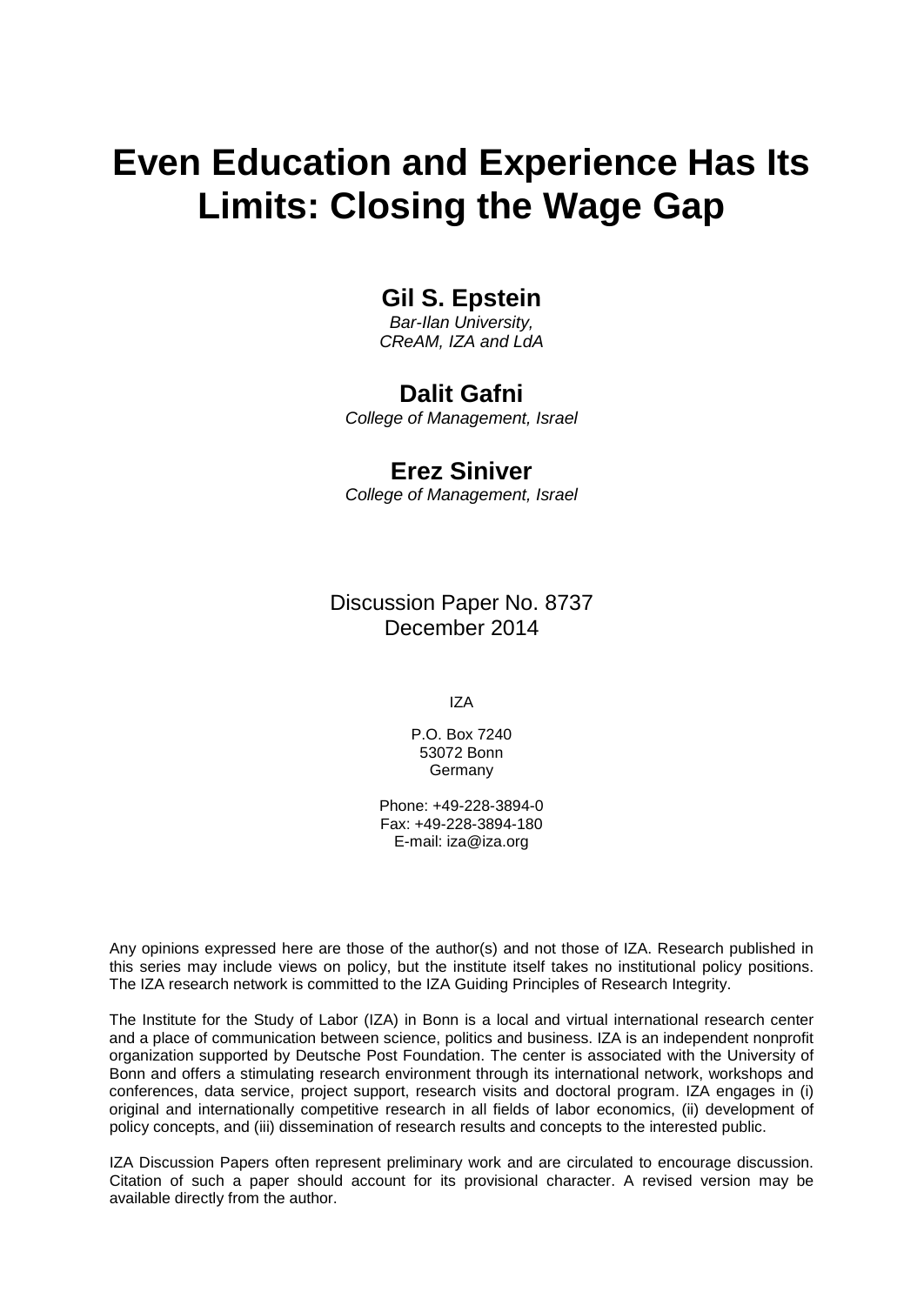IZA Discussion Paper No. 8737 December 2014

# **ABSTRACT**

# **Even Education and Experience Has Its Limits: Closing the Wage Gap[\\*](#page-1-0)**

Economic outcomes are compared for university graduates in Israel belonging to four different ethnic groups. A unique dataset is used that includes all individuals who graduated with a first degree from universities and colleges in Israel between the years 1995 and 2008 and which tracks them for up to 10 years from the year they graduated. The main finding is that education and experience appear to have a strong effect on earnings in the long run and that an ethnic group can improve its position relative to specific groups while it has no effects relative to other groups.

JEL Classification: J15, J24, J31

Keywords: wage differences, immigrants, discrimination

Corresponding author:

Gil. S. Epstein Department of Economics Bar-Ilan University 52900, Ramat-Gan Israel E-mail: [gil.epstein@biu.ac.il](mailto:gil.epstein@biu.ac.il)

We are grateful for the productive comments received from participants of the CReAM conference "MIGRATION: Global Development, New Frontier" held at University College London. 10-13 April, 2013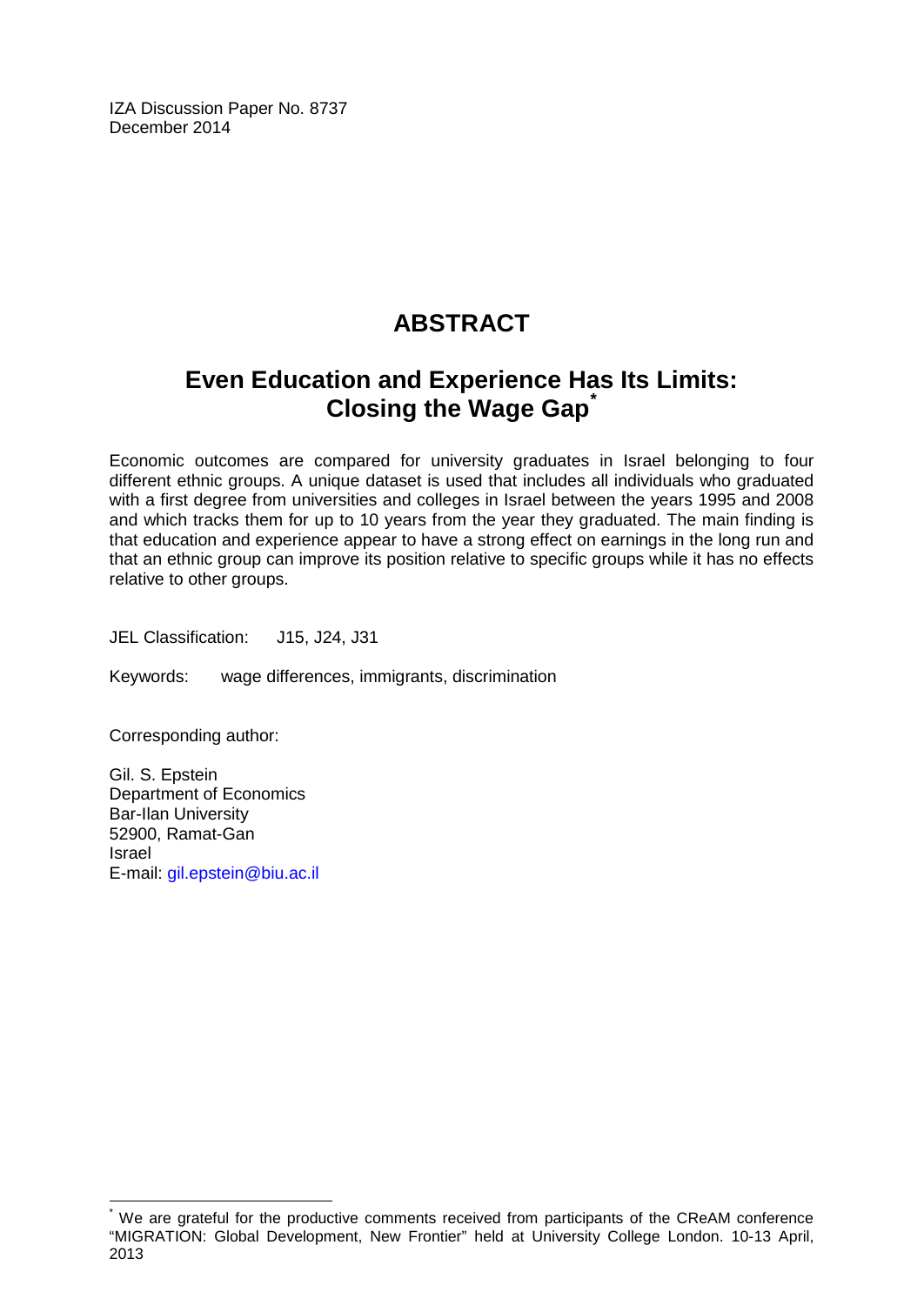#### **1. Introduction**

There are various explanations proposed for economic gaps between different segments of the population, particularly in a country with sizable minority groups. Among them is discrimination in the job market. For example, if a member of a minority group enters the job market with no experience or education, he may be subject to statistical discrimination when looking for a job and in the determination of his wage when he finds one. The resulting wage gaps between the various groups will be negatively correlated with level of education (see Neal and Johnson, 1996).<sup>1</sup> This is due to the fact that a higher level of education reduces the uncertainty of employers regarding the productivity of job candidates and in this way may lessens statistical discrimination (see Lang and Manove (2011) who present a signaling model to explain this phenomenon).<sup>2</sup> Therefore, education as a signal of productivity may play an important role in closing wage gaps between various groups in the economy.

Experience is another important factor in determining wage gaps in the economy. Experience enables a potential employer to more precisely evaluate the abilities of workers, rather than using membership in a particular minority group as a proxy. Thus, it may take longer for employers to recognize the individual skills of minority group members. However, education and experience may also have the reverse effect since at higher levels of experience and education employers have more degrees of freedom in determining wages. Thus, if workers are earning low or even minimum wage, it is harder for the employer to discriminate between them when setting wages. Lehmann (2013) finds that highly-educated and experienced workers have a greater chance of being employed but that they suffer from larger wage gaps than less-skilled and less-experienced workers.<sup>3</sup>

As mentioned, both education and experience may have important effects on wage gaps between various groups in the economy. We use data for Israel to test for this effect on wage differences between the majority and minority groups. The Israeli economy provides an

<sup>&</sup>lt;sup>1</sup> Neal and Johnson (1996) find that after controlling for age and performance on the Armed Forces Qualifying Test (AFQT), the black-white earnings differential among young men is only about 7 percent and insignificant.

 $2$  They argue that when the AFOT score is controlled for, educated blacks earn noticeably less than whites with the same education and cognitive score.

 $3$  Using a unique longitudinal survey that tracked 4,000 lawyers, Lehmann (2013) finds that compared to whites with similar credentials, blacks are more likely to be hired but are assigned to lower-level tasks and are less likely to be a partner seven years after entering the bar. Siniver (2011) finds that the wage gap between immigrant and native physicians is due to statistical, rather than taste-based discrimination.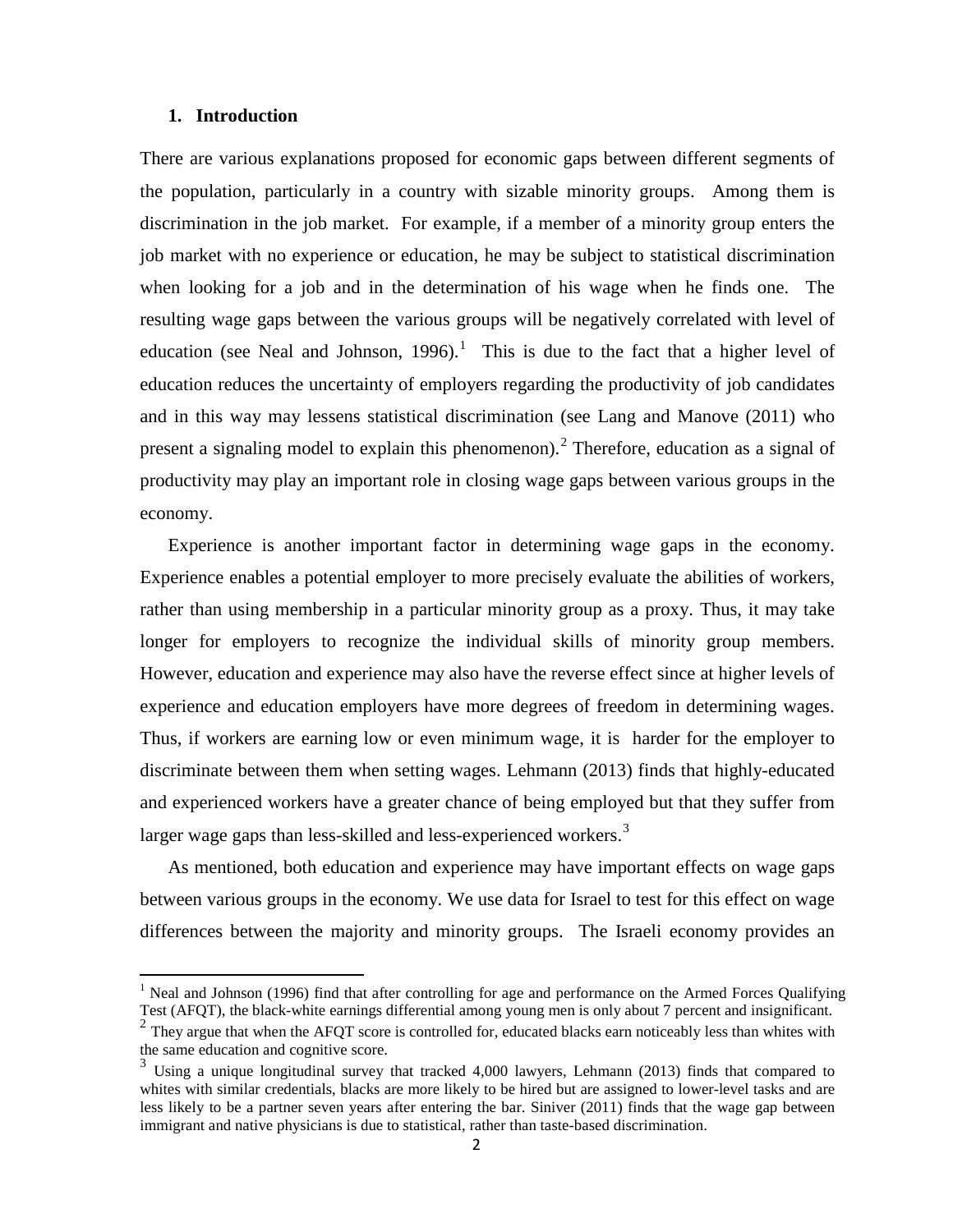ideal setting to test for this effect, for the following reasons: 1. Israel has four well-defined ethnic groups, which differ in size, years since migration and other characteristics. 2. A unique dataset exists for Israel which includes all individuals who graduated with a first degree from universities and colleges between the years 1995 and 2008. The database includes psychometric test scores (similar to the SAT), type and name of academic institution, field of study and occupation (note that immigration to Israel is not for the most part self-selected but rather is a result of push factors). In particular, the use of psychometric test scores enables us to control for an individual's abilities and thus more precisely to interpret the results.

#### *The Israeli population*

Immigrants currently represent over 15 percent of the Israeli labor force, one of the highest rates in the world. This provides a unique opportunity to study some of the unresolved questions related to return on experience and migration.

Israel's population can be divided into four main ethnic groups: native Jews, Jewish immigrants from the Former Soviet Union (FSU), Jewish immigrants from Ethiopia and Israeli Arabs. The population is distributed as follows: about 4,100,000 native Jews (53 percent of the total); about 1,587,000 Israeli Arabs (20.5 percent of the total); about 1,000,000 FSU immigrants (13 percent of the total); and about 140,000 Ethiopian immigrants (1.8 percent of the total). Native Jews, FSU immigrants and Ethiopian immigrants are similar in terms of culture, in that they are all Jews, while Israeli Arabs have their own separate culture. The immigrants from the FSU and from Ethiopia do not live in enclaves, as a result of the deliberate government policy of dispersing them throughout the country and thus preventing the formation of enclaves. The geographic distribution of these immigrants is thus very similar to that of the general population. In contrast, the Arabs do live in enclaves.<sup>4</sup>

We use a unique dataset that includes all individuals who graduated with a first degree from universities and colleges in Israel between the years 1995 and 2008. The sample includes 269,596 individuals: 226,285 native Jews (83.93 percent), 23,730 FSU immigrants

<sup>&</sup>lt;sup>4</sup> According to the Central Bureau of Statistics, Arabs tend to live in enclaves. The following cities have an almost entirely Arab population: Nazareth (75,000), Umm-Al-Fahm (50,000), Tayibe (30,000), Sakhnin (70,000), Tira (25,000), Kafr-Qasim (20,000) and Tamra (30,000).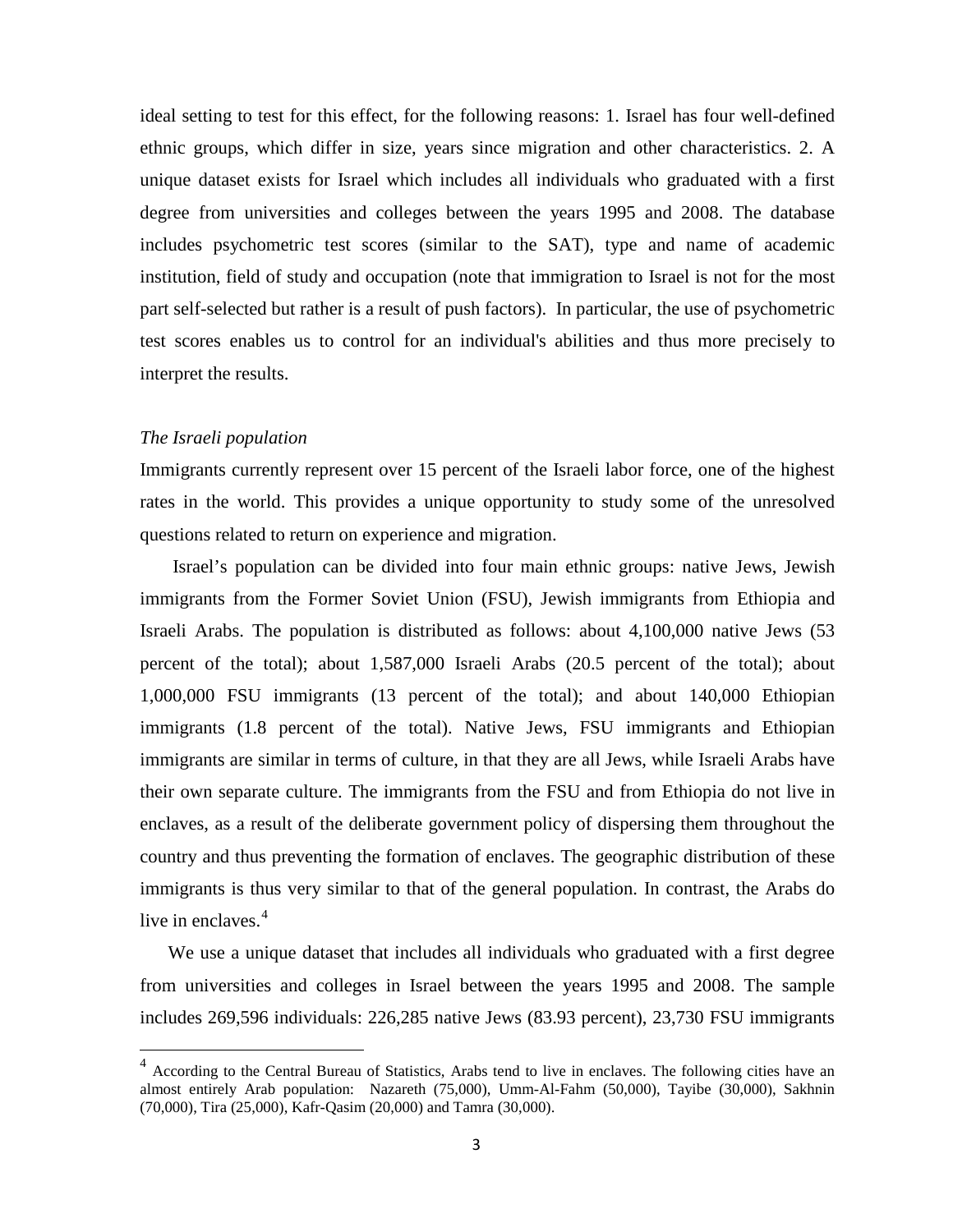(8.8 percent), 18,406 Israeli Arabs (6.83 percent) and 1175 Ethiopian immigrants (0.44 percent). As mentioned, cultural differences (such as customs and language), size of enclave and skin color can affect the wage gaps between the different groups and we will attempt to determine the effect of each.

Immigration to Israel is usually induced by political pressure in the country of origin. Thus, in 1989, the Soviet Union removed restrictions on immigrating to Israel, while the US restricted the possibility of Soviet immigrants receiving refugee status. The result was a major wave of immigration to Israel, which began in the fall of 1989. By 2000, about 800,000 immigrants had arrived, thus increasing the Israeli population by 14%.

#### *Other related literature*

Kohler (2012a, 2012b) found that in Switzerland ethnic groups that are culturally less similar to natives encounter greater economic discrimination. Epstein and Gang (2009) found that cultural differences affect both assimilation and economic outcomes. Most of the studies in Israel have focused on FSU immigrants, while ignoring Ethiopian immigrants who are black-skinned and thus differ from both FSU immigrants and native Jews in that respect. Researchers in the US, including Couch and Daly (2004), Smith and Welch (1977), Blau and Beller (1992) and Card and Krueger (1992), have found that the earnings of native whites are higher than those of native blacks.

Chiswick (1978) found that immigrants in the US earn less than natives in the period following their arrival.<sup>5</sup> If the earnings gap persists over time, this is likely due to one of two reasons: (1) a persistent deficit in knowledge required to succeed in the labor market or (2) taste-based discrimination against immigrants in hiring, in the determination of wages, etc. Since Chiswick (1978), it has become widely recognized that the earnings of immigrants increase more rapidly than those of natives. Although there are a number of possible factors

 $<sup>5</sup>$  He shows that: (1) They have less knowledge of the customs and language relevant for jobs in the US,</sup> less information about local job opportunities and less firm-specific training. (2) Employers are likely to have less information about the productivity of a job applicant, (i,e. it is more difficult for them to verify schooling and previous employment references). (3) Knowledge and skills are not perfectly mobile across countries. On the other hand, the gap will narrow with years in the US and the earnings of immigrants may eventually exceed those of natives, as a result of self-selection in migration (i.e. migration in response to economic incentives is more profitable for those with higher levels of skill and motivation). As a result of the aforementioned differences between immigrants and natives, it is difficult to empirically determine whether the gap in earnings between immigrants and natives is due to statistical or taste-based discrimination.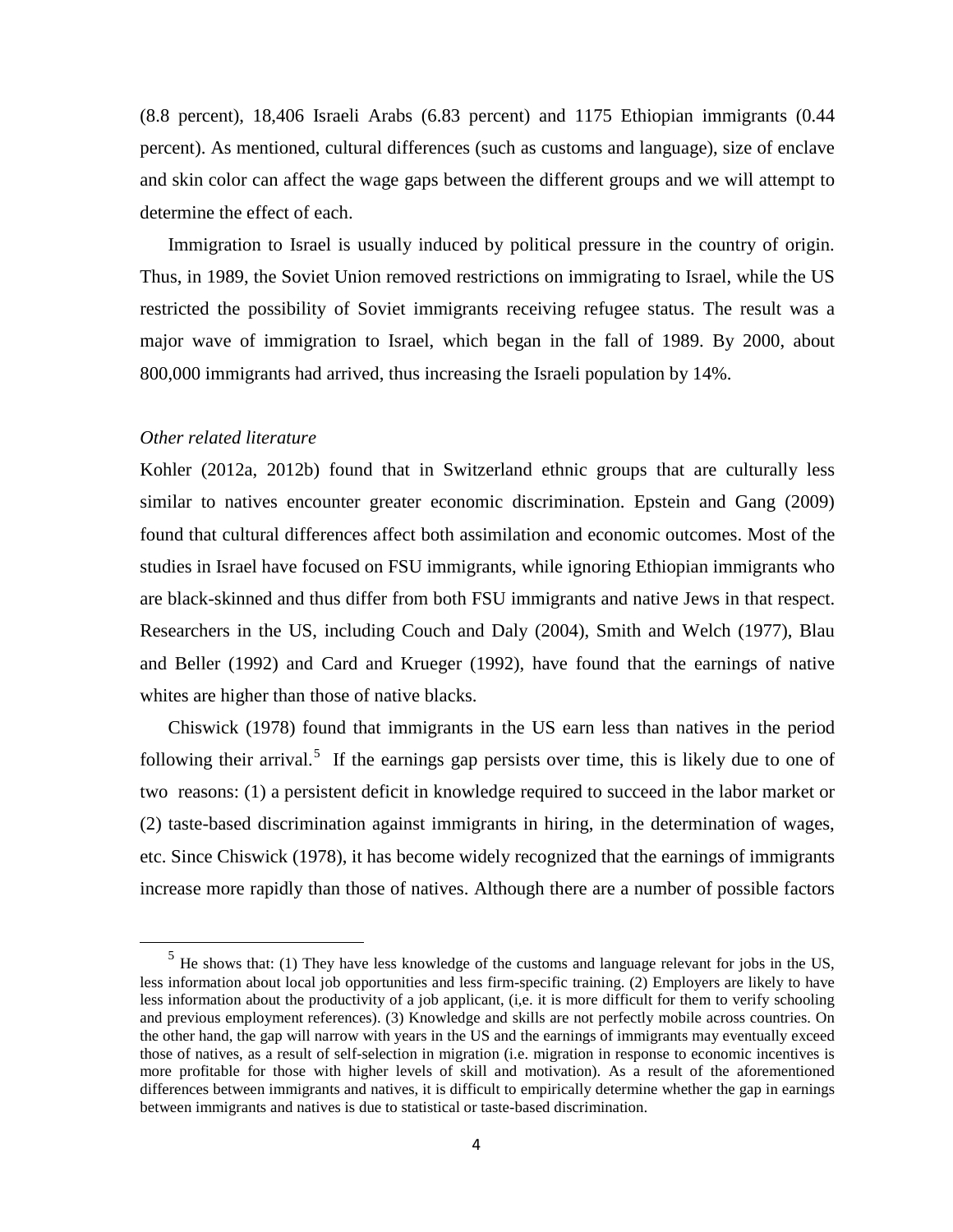to explain this phenomenon, only two have been extensively studied: (1) fluency in the local language (see McManus, Gould and Welch (1983), Kossoudji (1988), Chiswick (1991), Dustmann (1994) and Carliner (2000)) and (2) the existence of enclaves. Tienda and Lii (1987) found that the earnings loss for Hispanic and Asian men living in ethnic enclaves is highest for college graduates and lowest for those lacking a high school education. Lazear (1999) and Card (1990) found that an enclave serves as a platform for networking, which increases the opportunities for employment. Thus, living in an enclave can improve earnings, especially for recent immigrants. Daneshvary and Schwer (1994), Dodoo and Baffour (2002) and Model (1991) found an earnings gap between black and non-black immigrants in favor of the latter.

One of the main factors determining an immigrant's degree of assimilation is age on arrival (see, for example, Friedberg (1992) and Bleakley and Chin (2010)).

In the Israeli context, Eckstein and Weiss (1998) found that the rate of growth in earnings increases with an immigrant's skill level. Berman, Lang and Siniver (2003) obtained similar results for FSU immigrants. Chiswick (1998), Chiswick and Reppeto (2001) and Friedberg (2000) also found that the earnings gap between FSU immigrants and native Jews narrows over time and Epstein and Hizler (2006) found that FSU immigrants who decided to settle in an ethnic enclave were more successfully absorbed.

#### *Our study*

A database was constructed in order to control for all variables that differ between immigrants and natives. The database includes all individuals who graduated with a first degree from universities in Israel during the period 1995-2008. As a result, immigrants in the sample are likely to have earning power characteristics that are similar to those of natives. Thus, FSU immigrants have similar levels of human capital to natives, they speak Hebrew fluently and because they have studied in Israel, Israeli employers have sufficient information to judge their productivity.

If it is found that natives earn more than immigrants and Arabs, this may be because employers have better information about the productivity of natives. However, over time the market recognizes the skills of immigrants and Arabs. If there is no taste-based discrimination against these groups, then after several years in the labor market they should be able to close the earnings gap with natives with similar psychometric test scores.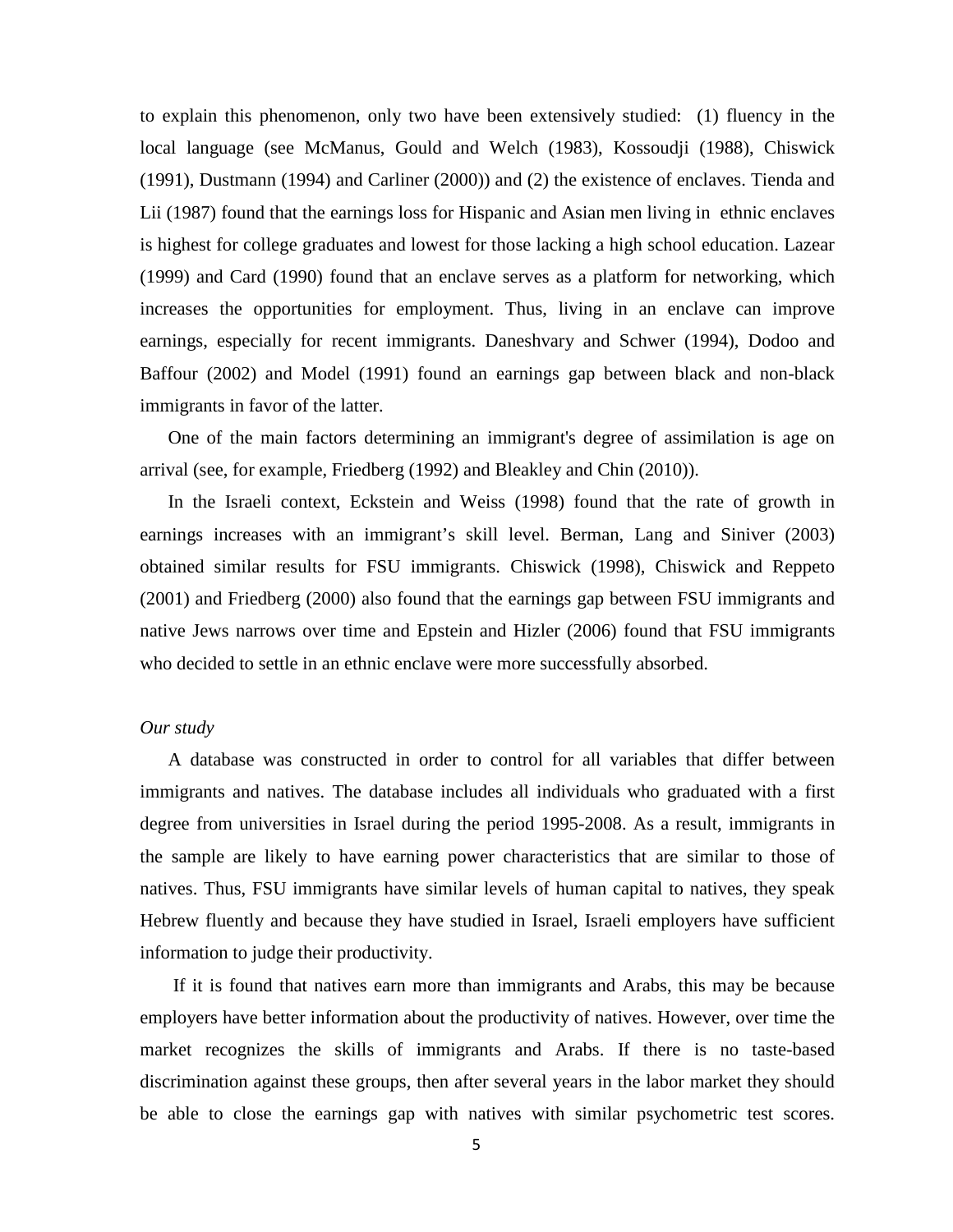However, if the earnings gap persists, it is likely that taste-based discrimination against immigrants and/or Arabs does indeed exist.

The results obtained in this study show that on average native Jews attain the best economic outcomes, followed by FSU immigrants, Israeli Arabs and finally Ethiopian immigrants. While this result is not new (see Epstein and Siniver, 2012), the unique database used here makes it possible to improve the precision of the results. For example, while the above mentioned results hold for men, among women Ethiopian immigrants do better than Israeli Arabs. Even though native Jews initially have higher earnings, FSU immigrants have a higher return on experience and after two years in the labor market they overtake native Jews. Ethiopian immigrants who arrived before the age of 13 have a higher return on experience than Israeli Arabs and within four years after graduation are earning a higher wage than comparable Israeli Arabs. Thus, education combined with work experience can improve the position of Ethiopian immigrants relative to Israeli Arabs.

It is worth emphasizing that despite the use of psychometric test scores to control for the abilities of individuals wage gaps still exist, although they are smaller than in the estimation that does not include a measure of ability.

We also consider the effect of gender, age, age on arrival, choice of occupation and other characteristics on economic performance.

#### **2. Description of the data**

The database includes all individuals who graduated with a first degree from universities and colleges in Israel between the years 1995 and 2008. The data for each individual starts from the year of his graduation and ends in 2008. Thus, for example, an individual who graduated in 1995 will have data from 1995 until 2008.

The basic database was constructed from various sources within the Central Bureau of Statistics and merged; the data on academic degrees was obtained from the universities and colleges; the data on wages was obtained from the Income Tax Authority; and demographic information was obtained from the Population Registry.

The data includes the following information for each graduate and for each year following graduation: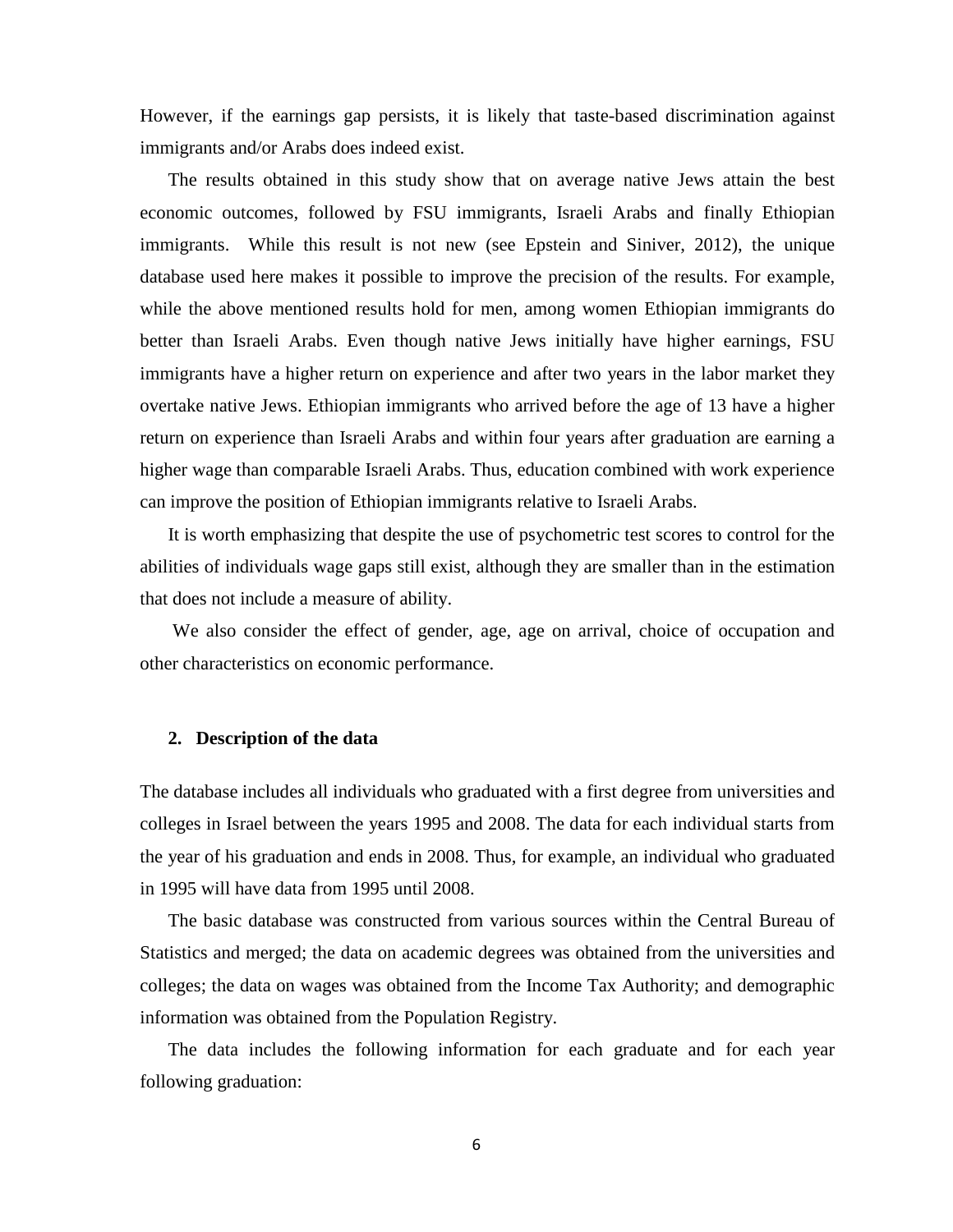- 1. Wage and employment data: average monthly wage, number of months worked, number of jobs held, the sector in which the highest monthly wage was earned and the average wage for all workers in the individual's place of employment.
- 2. Demographic information: gender, country of origin, father's country of origin, age, marital status, occurrence of a birth that year, number of children and place of residence.
- 3. Education: psychometric test scores, type and name of the academic institution, field of study and occupation, both for a first degree and for more advanced degrees.

The research population is limited to graduates who remained in Israel and are salaried employees (i.e. it excludes emigrants and the self-employed). The database consists of a panel, where the time variable is the number of years since graduation. The analysis is limited to no more than 10 years since graduation, which is imposed due to the low number of observations for Ethiopian immigrants. Thus, those who graduated in 1995, 1996, 1997 and 1998 are tracked for 10 years until 2005, 2006, 2007 and 2008, respectively. Those who graduated after 1998 are tracked until 2008. For example, an individual who graduated in 1999 is tracked for only 9 years (until 2008).

We also estimated the models for a period of 7 years after graduation and added a quadratic term to the 10-year model, but the results remained unchanged.

Table 1 presents the number of observations for each ethnic group. There are a total of 1,376,423 observations and a total of 237,256 individuals, resulting in an average of 5.8 observations per individual. It should be noted that the data for each individual is not necessarily continuous since only years with a positive salary are included.

< Place Table 1 here >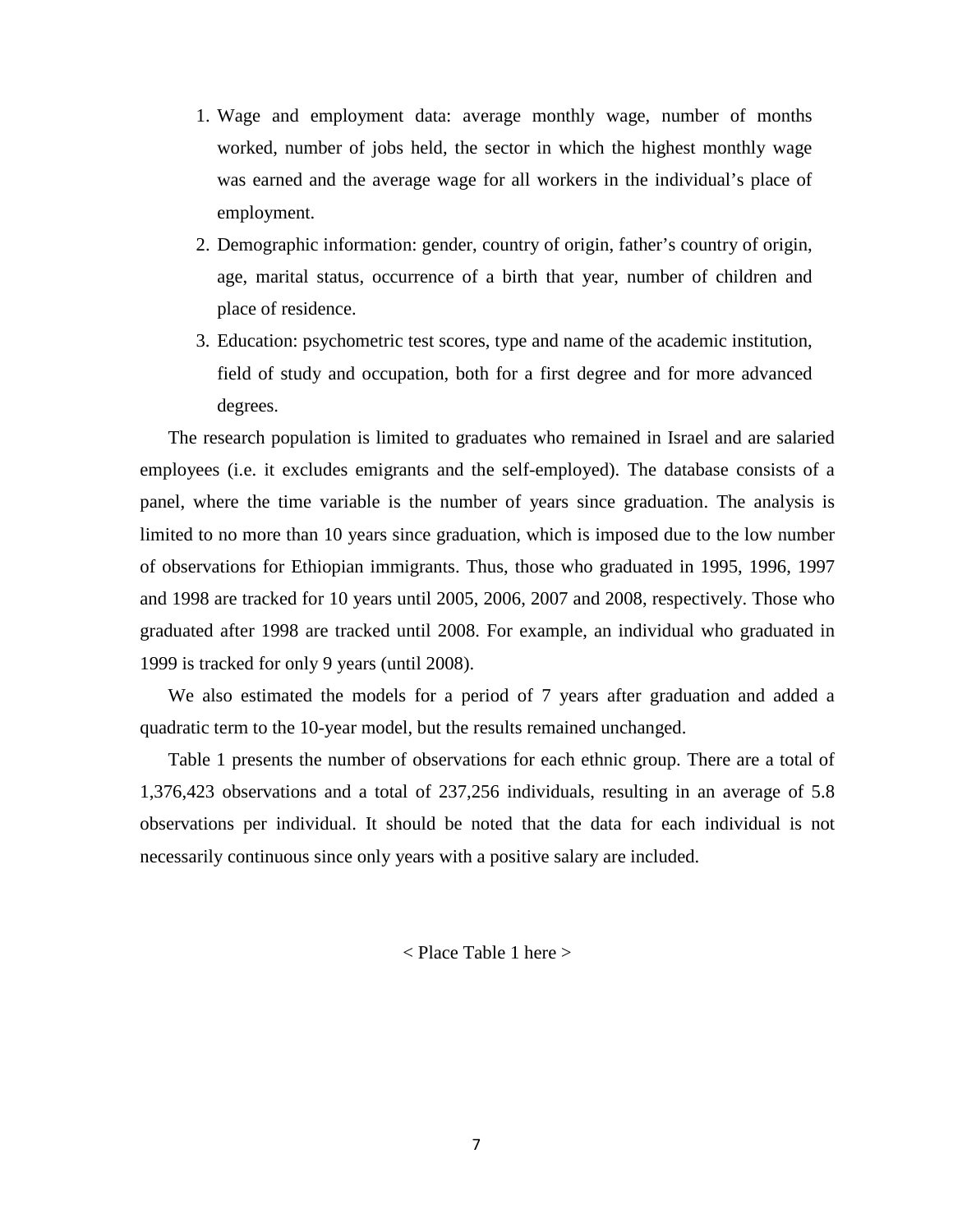#### **3. Empirical Analysis**

We wish to empirically examine the development of wages over time for university graduates with a first degree. The population is divided into four groups: native Jews (who constitute the majority) and three minority groups – FSU immigrants, Israeli Arabs and Ethiopian immigrants. The database is restricted to individuals who obtained their degree in Israel.

In order to examine the earnings gaps between the various groups, we estimated the monthly wage (in logarithmic terms) using the following independent variables for each individual and each year: years since graduation, age, gender, country of origin, religion, age on arrival (for immigrants), family status, number of children, place of residence, number of months employed, industry, psychometric scores and information on the individual's education, including type of degree, year of graduation, institution where the degree was obtained, type of institution and field of study. All regressions are estimated using OLS. Our main focus is on the effect of years since graduation on earnings.

#### *3.1 General analysis*

Figure 1 presents the average wage over time (since graduation) for the four groups. As can be seen, native Jews earn the highest wage, with FSU immigrants close behind and Israeli Arabs and Ethiopian immigrants well behind them.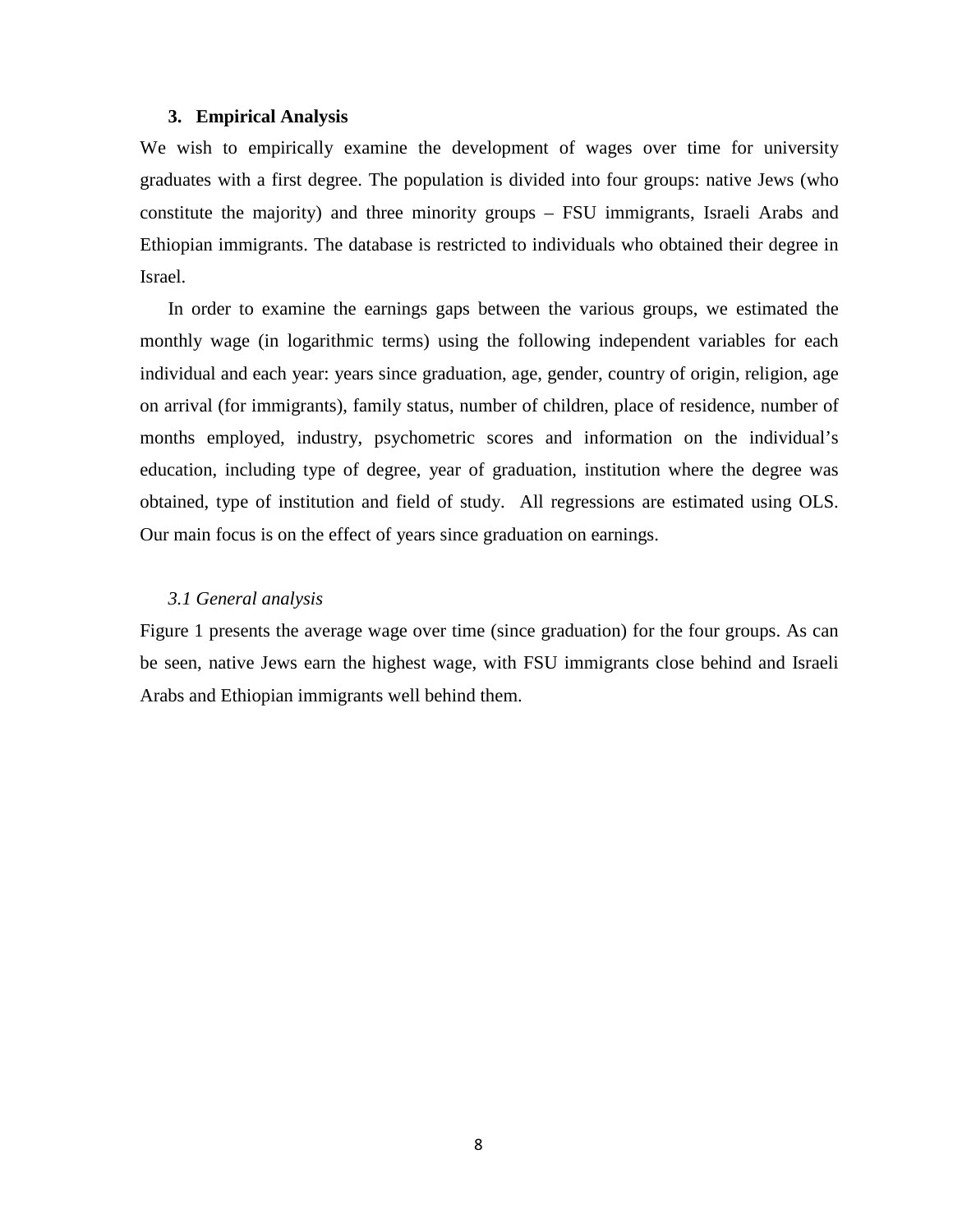

**Figure 1: Average monthly wage of each ethnic group by years since graduation (raw data)**

Table 2 (columns 1-3) and figures 2, 2a and 2b below present the estimated log wage for each ethnic group as a function of years since graduation, while controlling for: age, gender, number of children, marital status, psychometric score, geographic region, type of academic education (college vs. university, MA or BA and field of study), number of months worked each year, cumulative months of absence from the labor market since graduation, cumulative number of workplaces, economic sector and year.

< Place Table 2 here >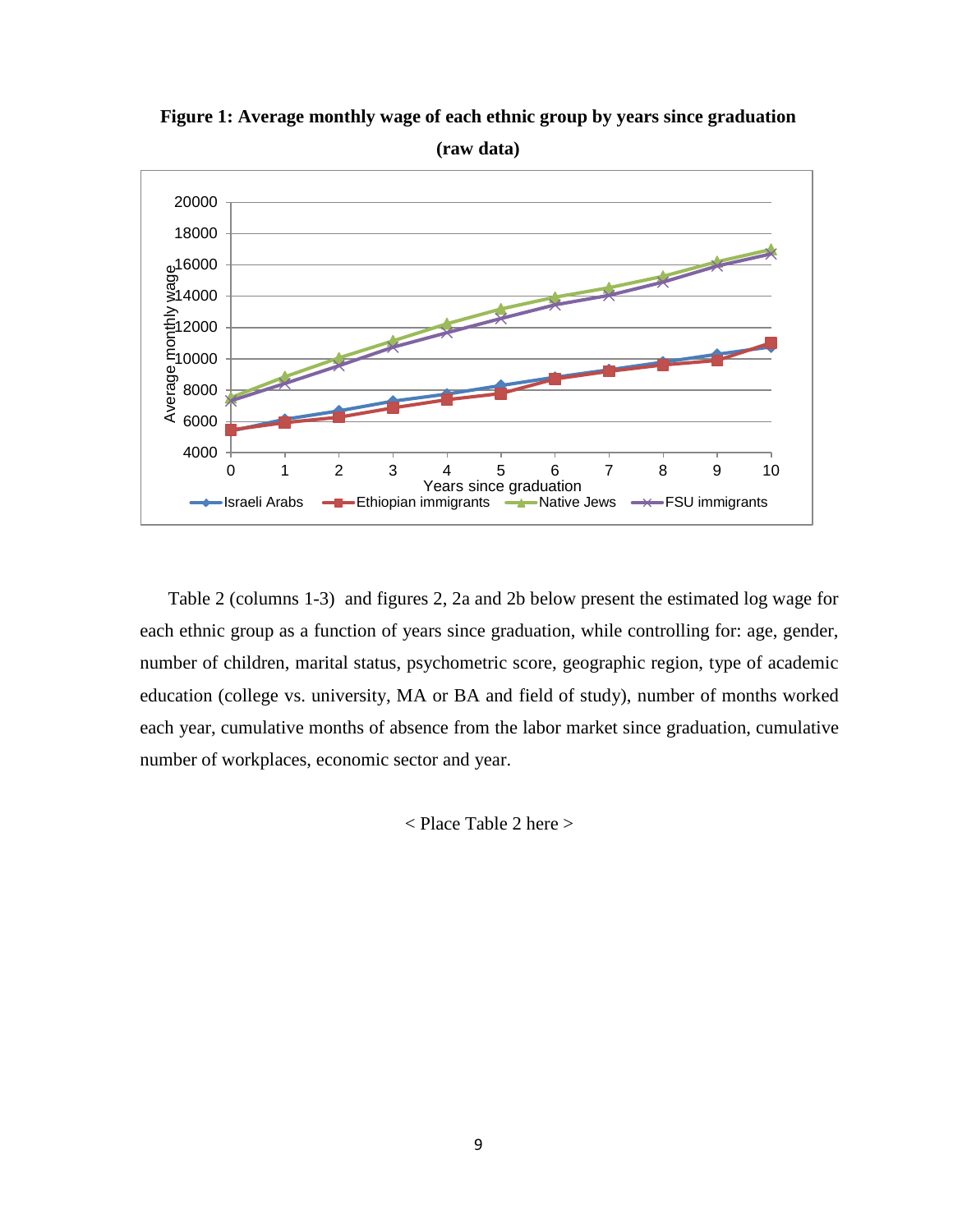

**Figure 2: Estimated log wage by ethnic group and years since graduation**

It was found that the coefficient for experience (i.e. years since graduation) is highest for FSU immigrants, followed by native Jews, Israeli Arabs and finally Ethiopian immigrants.

The intercept for Israeli Arabs is higher than that for Ethiopian immigrants and the difference is statistically significant. The slope is identical and therefore Ethiopian immigrants never close the gap. Meanwhile, the intercepts are the same for FSU immigrants and native Jews (the difference is not statistically significant). The slope for FSU immigrants is larger (the difference is statistically significant), which means that their earnings grow faster than those of native Jews. Thus, the wage function of Israeli Arabs is always above that of Ethiopian immigrants following graduation and Ethiopian immigrants never manage to close the gap (since they start at a lower wage and have the same rate of wage growth). FSU immigrants and native Jews have the same starting point on graduation but the wage of FSU immigrants grows faster than that of native Jews.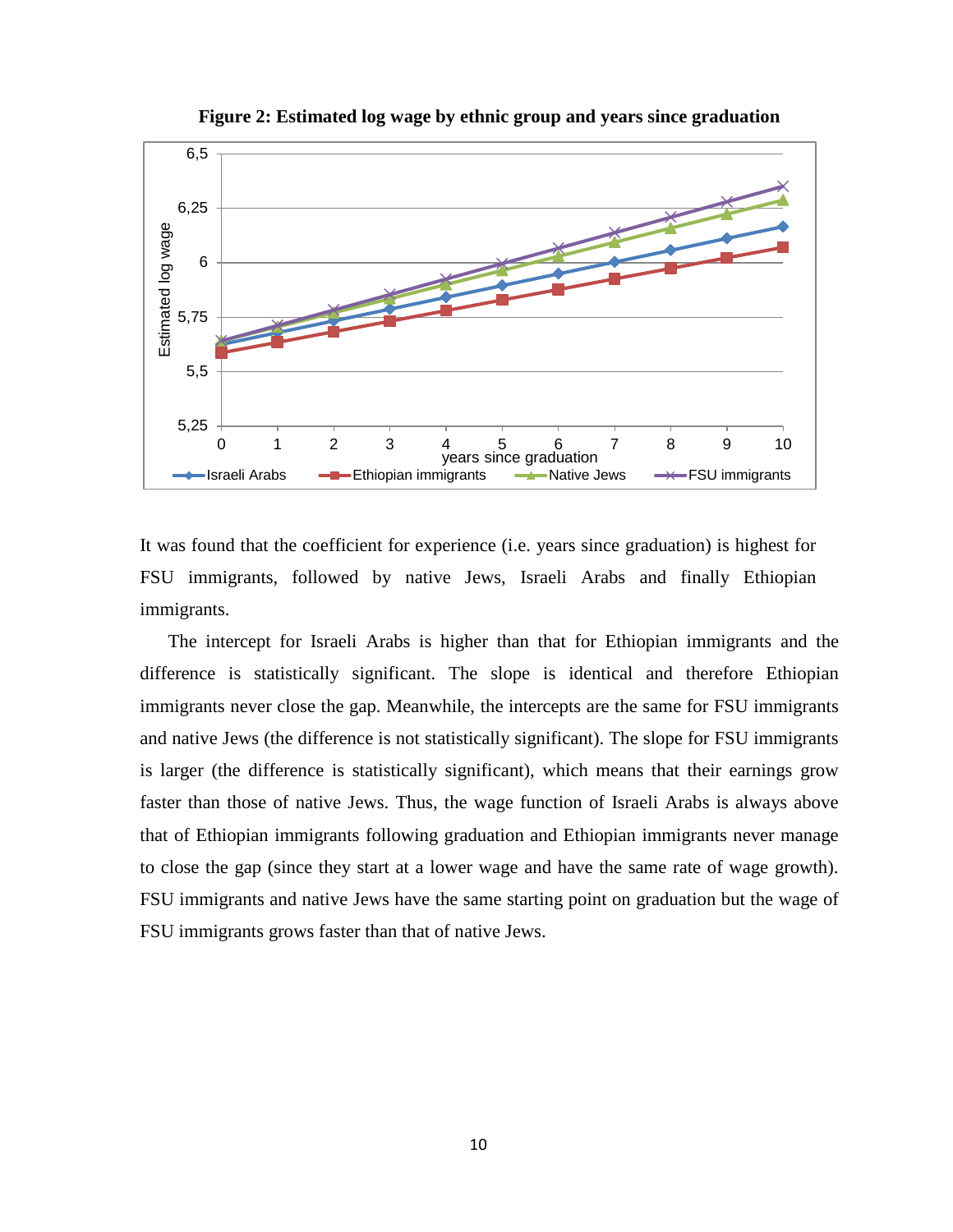

**Figure 2a: Estimated log wage by ethnic group and years since graduation – Men only**

**Figure 2b: Estimated log wage by ethnic group and years since graduation – Women only**

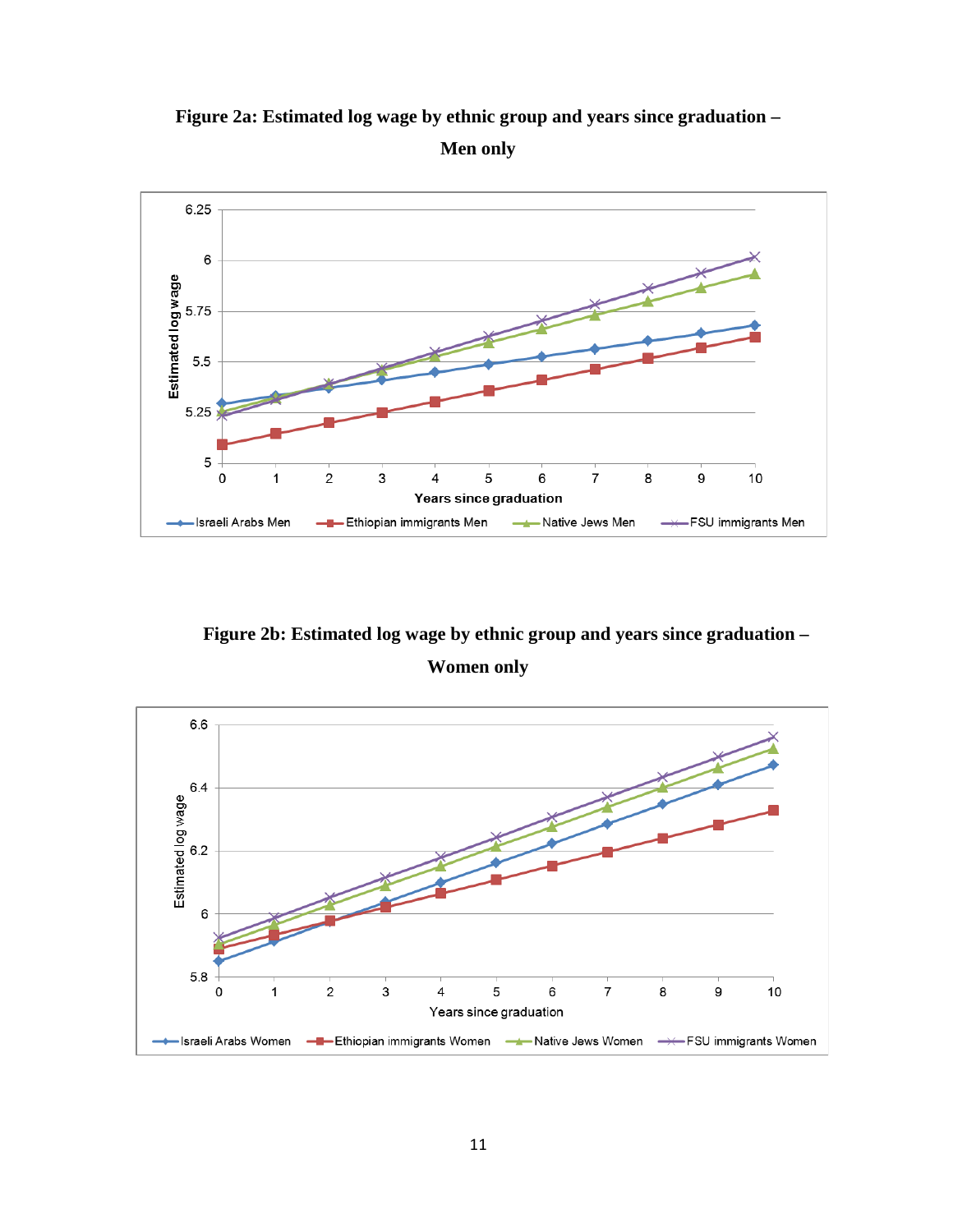In the case of men, FSU immigrants start lower than native Jews following graduation; however, the rate of growth in their wages is higher than that of native Jews and therefore the gap is closed after two years and following that the wage profile of FSU immigrants remains above that of native Jews.

The intercept for Israeli Arabs is higher than that for Ethiopian immigrants and the gap is statistically significant. Since the slope of the Ethiopian immigrants' wage function is larger than that of Israeli Arabs (the difference is statistically significant), the gap diminishes over time.

In the case of women, the intercept for Israeli Arabs is lower than that for Ethiopian immigrants and the difference is significant. The slope of the wage function for Israeli Arabs is larger than that for Ethiopian immigrants and again the difference is significant. Therefore, Israeli Arab women close the gap after two years and following that their wage remains above that of Ethiopian immigrant women.

The intercept for FSU immigrant women is above that for native Jewish women (the difference is statistically significant) and the slopes of their wage functions are equivalent (the difference is not statistically significant). Therefore, the wage function of FSU immigrant women remains above that of native Jewish women.

#### *3.2 General analysis and psychometric score*

In order to explain the difference in return on experience between the ethnic groups, we estimate the regression such that the return on experience can vary with psychometric test score and ethnic group. We were unable to test whether the ethnic groups perform differently on the psychometric exam because there were not enough Ethiopian immigrants with high psychometric scores.

The following table presents the number of graduates in each ethnic group by psychometric score.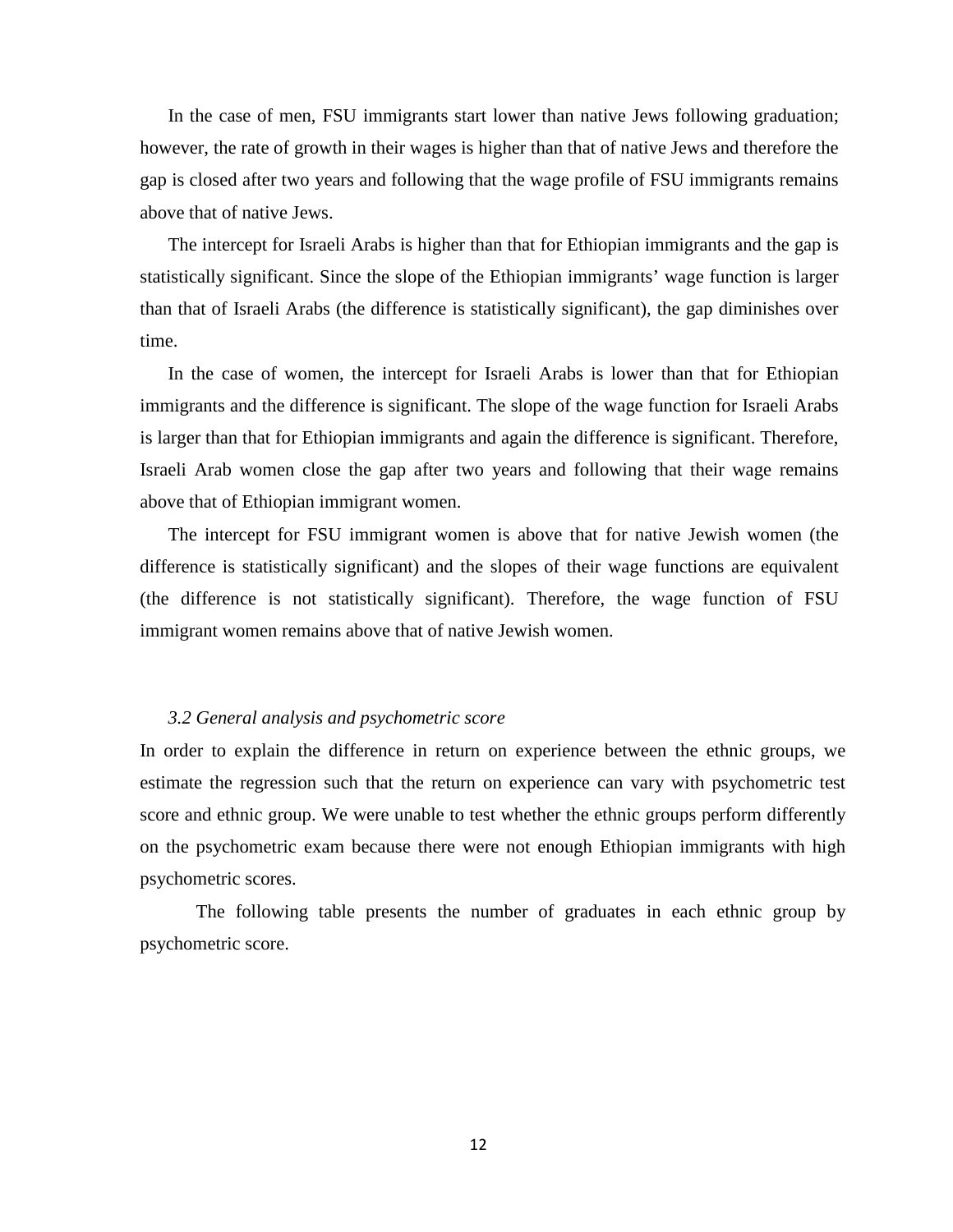|              | Ethiopian  |         |               |         |             |         |                |         |  |
|--------------|------------|---------|---------------|---------|-------------|---------|----------------|---------|--|
|              | immigrants |         | Israeli Arabs |         | Native Jews |         | FSU immigrants |         |  |
| Psychometric | Number of  |         | Number of     |         | Number of   |         |                |         |  |
| score        | graduates  | Percent | graduates     | Percent | graduates   | Percent | graduates      | Percent |  |
| $0 - 500$    | 855        | 92.4%   | 7261          | 50.7%   | 23272       | 13.9%   | 3931           | 21.9%   |  |
| $500 - 550$  | 33         | 3.6%    | 2670          | 18.6%   | 23856       | 14.2%   | 3527           | 19.7%   |  |
| 550--600     | 21         | 2.3%    | 2103          | 14.7%   | 32032       | 19.1%   | 3853           | 21.5%   |  |
| 600-650      | 8          | 0.9%    | 1420          | 9.9%    | 35825       | 21.4%   | 3382           | 18.9%   |  |
| 650--700     | 6          | $0.6\%$ | 678           | 4.7%    | 32669       | 19.5%   | 2369           | 13.2%   |  |
| $+700$       | 2          | $0.2\%$ | 194           | 1.4%    | 19935       | 11.9%   | 864            | 4.8%    |  |
| All          | 925        |         | 14326         |         | 167589      |         | 17926          |         |  |

Added to the regression was the interaction between the psychometric score and experience for all groups combined. The results show that the return on experience increases with the psychometric test score.

Table 2 ( columns 4-6) and figures 2d, 2e and 2f below present the estimated log wage for each ethnic group as a function of years since graduation after controlling for all the variables mentioned above and allowing the return on experience to vary according to psychometric test score.



**Figure 2d: Estimated log wage by ethnic group and years since graduation allowing for the return on experience to vary with psychometric score**

Different results were obtained once we allowed the return on experience to vary with psychometric score. Thus, although there was still an earnings gap between Israeli Arabs and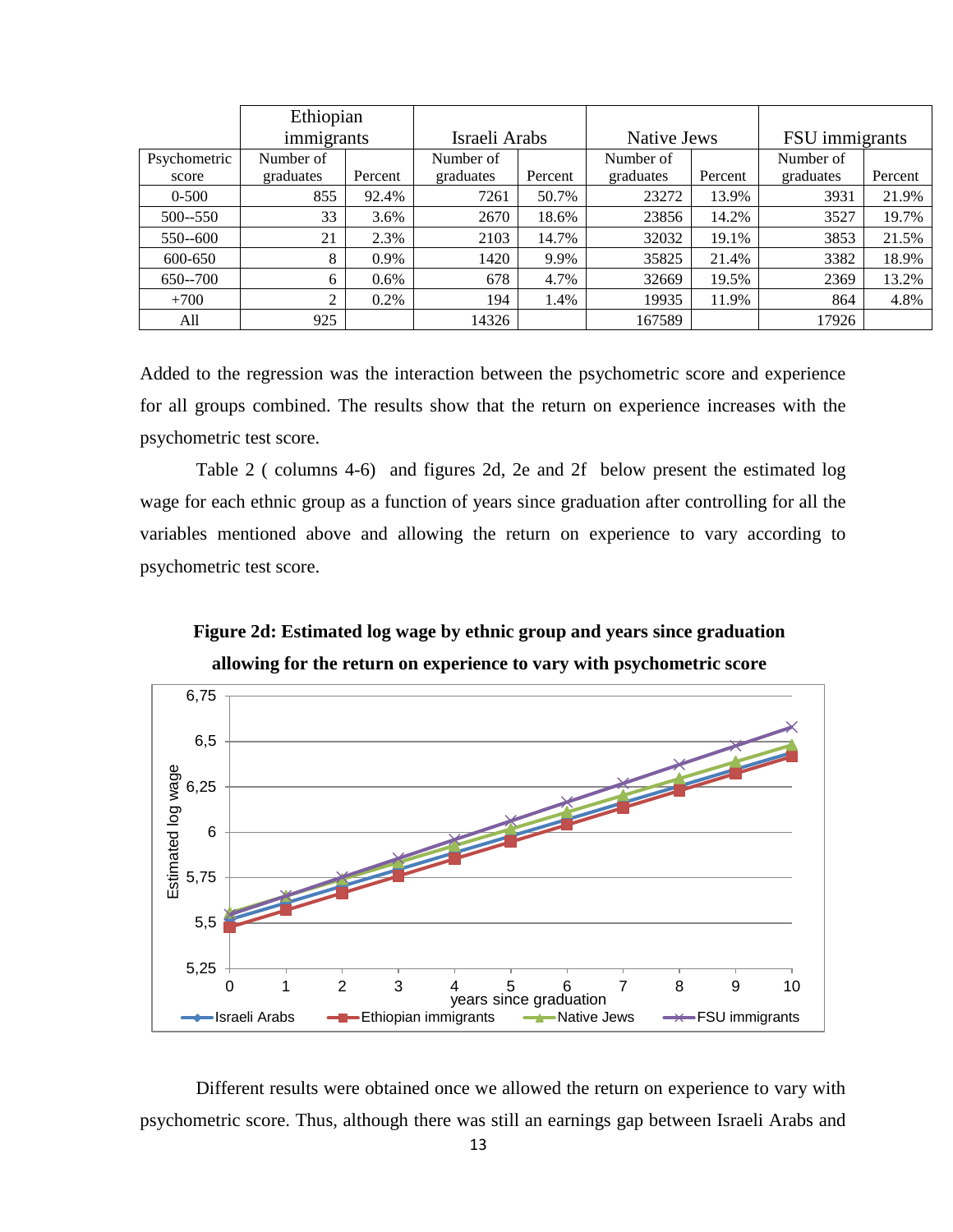Ethiopian immigrants it was significantly reduced in size, and the earnings of both groups approached those of native Jews over time (in contrast to the earlier results in which the gap widened over time). On the other hand, the gap between FSU immigrants and native Jews became larger.





**Men only**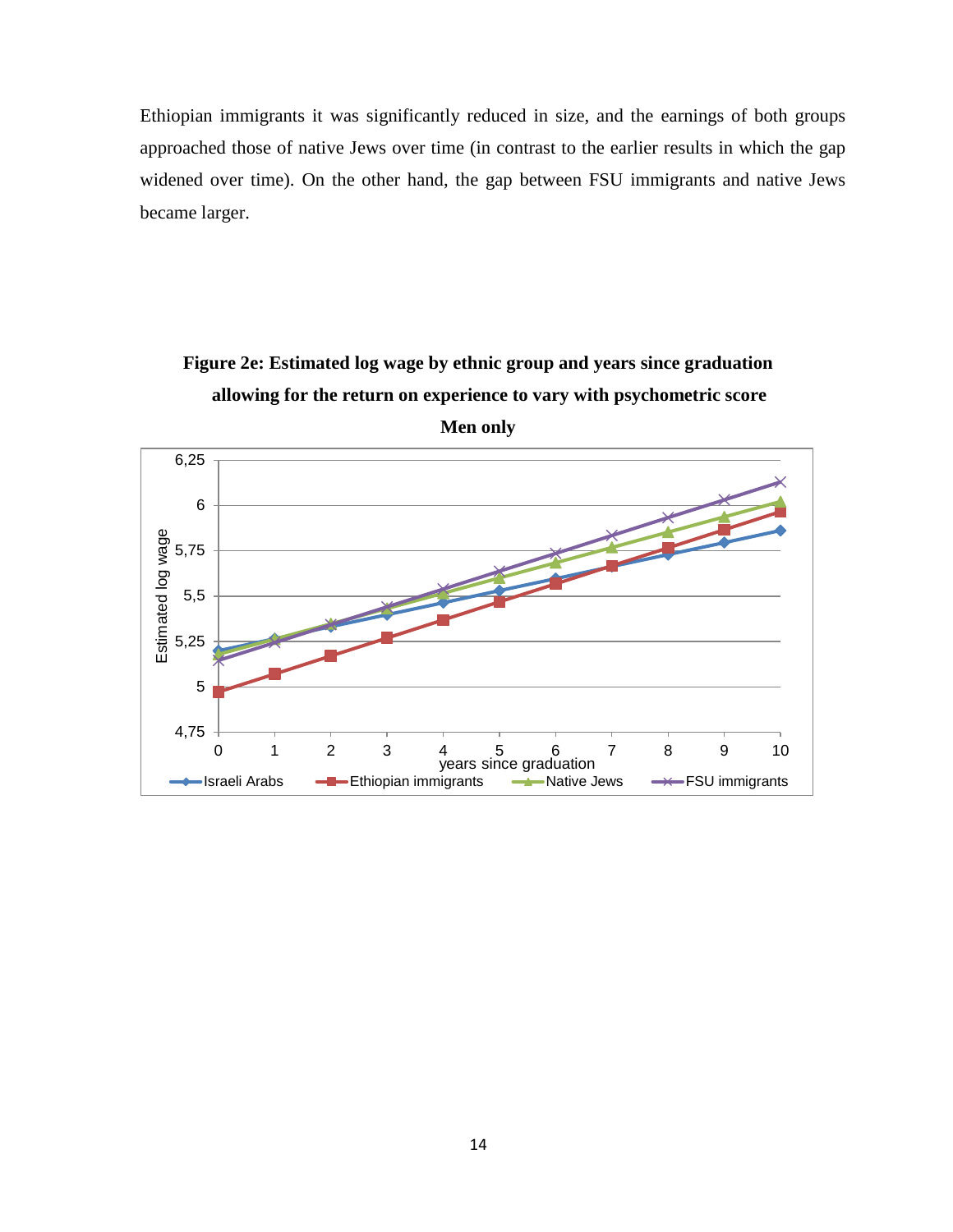

**Figure 2f: Estimated log wage by ethnic group and years since graduation allowing the return on experience to vary with psychometric score** 

In the case of men, when we allow the return on experience to vary by psychometric score we obtain different results. Ethiopian immigrants close the gap with Israeli Arabs and then overtake them after six years while the gap between Ethiopian immigrants and native Jews diminishes over time. The gap between Israeli Arab and native Jews grows over time but to a lesser degree. On the other hand, the gap between FSU immigrants and native Jews is now even larger.

In the case of women, when we allow the return on experience to vary with psychometric score we again obtain different results. Israeli Arabs close the gap with Ethiopian immigrants and overtake them after two years while the gap between the Israeli Arabs and native Jews diminishes over time. The gap between Ethiopian immigrants and native Jews grows over time but to a much lesser extent.

On the other hand, the gap between the FSU immigrant women and native Jewish women is now even larger.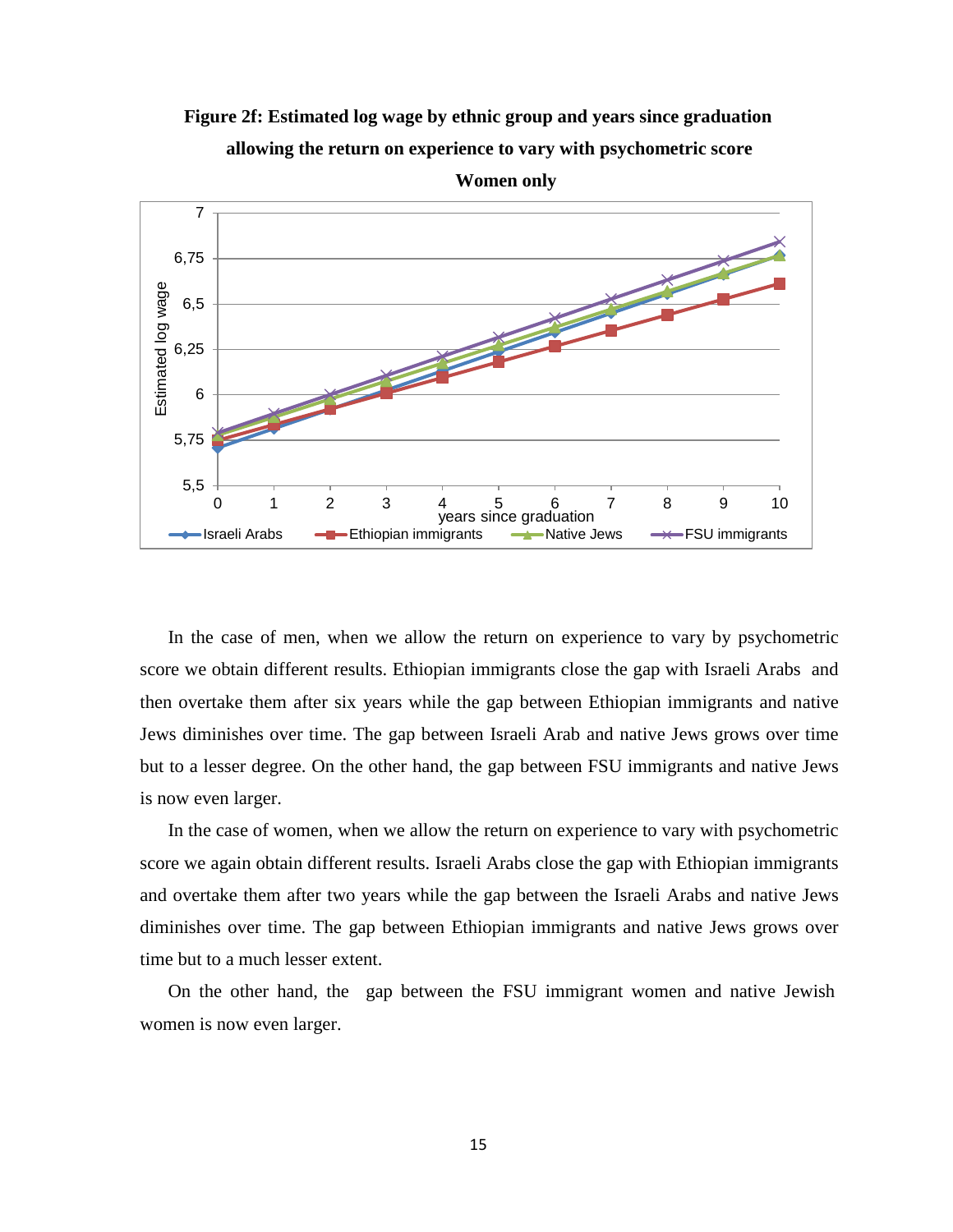#### *3.3 Age on arrival*

We now consider the effect of age on arrival and set the age of 13 as the dividing point between "young" and "old" immigrants. In other words, those who arrived after the age of 13 are viewed as first generation while those who arrived before that are viewed as second generation.

Table 3 (columns 1-3) and figures 3, 3a and 3b present the estimated log wage for each ethnic group as a function of years since graduation while controlling for the following variables: age, gender, number of children, marital status, psychometric score, geographic region, type of academic education (college vs. university, MA or BA and field of study), number of months worked each year, cumulative months of absence from the labor market since graduation, cumulative number of workplaces, economic sector and year.

< Place Table 3 here >



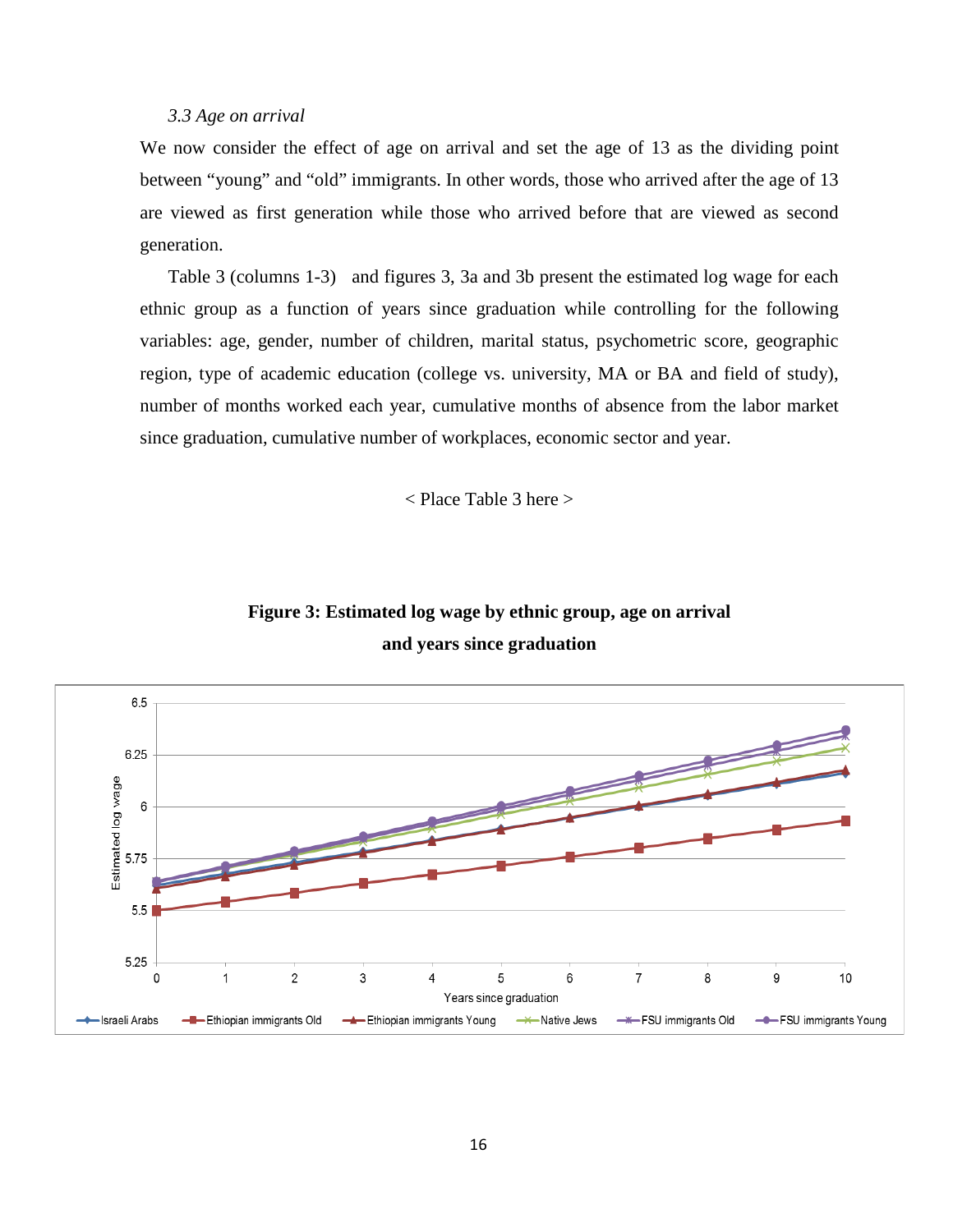The results show that the starting point of Israeli Arabs is significantly higher than that of Ethiopian immigrants who arrived after the age of 13; however, the difference in the rate of growth in wages due to accumulated years of experience is not significant and thus the gap between the two groups does not close over time and Israeli Arabs always earn more than Ethiopian immigrants who arrived after the age of 13. On the other hand, there is no significant difference between Israeli Arabs and Ethiopian immigrants who arrived in the country before the age of 13.

The results also show that there is no effect of age on arrival on the return on experience for FSU immigrants; thus, both groups (FSU immigrants who arrived after the age of 13 and FSU immigrants who arrived before the age 13) have a higher return on experience than native Jews.



**Figure 3a: Estimated log wage by ethnic group, age on arrival and years since graduation – Men only**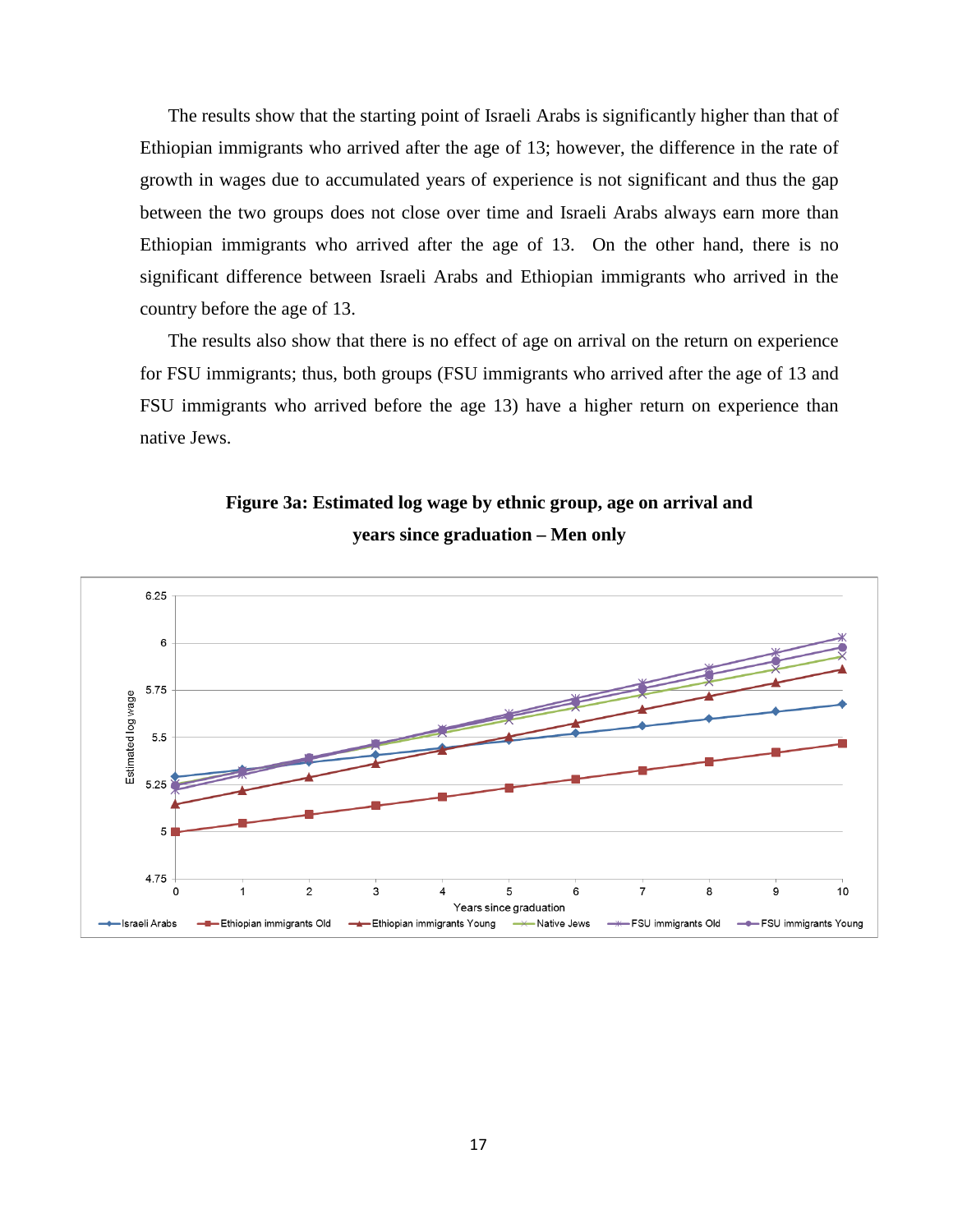

**Figure 3b: Estimated log wage by ethnic group, age on arrival and years since graduation – Women only**

The results for men indicate that the wage function for Israeli Arabs remains above that of Ethiopian immigrants who arrived after the age of 13 and that Ethiopian immigrants do not manage to close the gap (they start at a lower wage and the rate of growth in their wages is equivalent to that of Israeli Arabs).

Ethiopian immigrants who arrived before the age of 13 have a lower starting point than Israeli Arabs but the rate of growth in their wages is higher and therefore they overtake Israeli Arabs after four years.

FSU immigrants (whether they arrived before or after the age of 13) and native Jews have the same starting point but the rate of growth in the wage of FSU immigrants is higher than that of native Jews. The wage of FSU immigrants who arrived before the age of 13 grows faster than that of FSU immigrants who arrived after that age.

In the case of women, Israeli Arabs and Ethiopian immigrants (whether they arrived before or after the age of 13) have the same starting point on graduation; however, the rate of growth in the wage of Israeli Arabs is higher than that of Ethiopian immigrants and therefore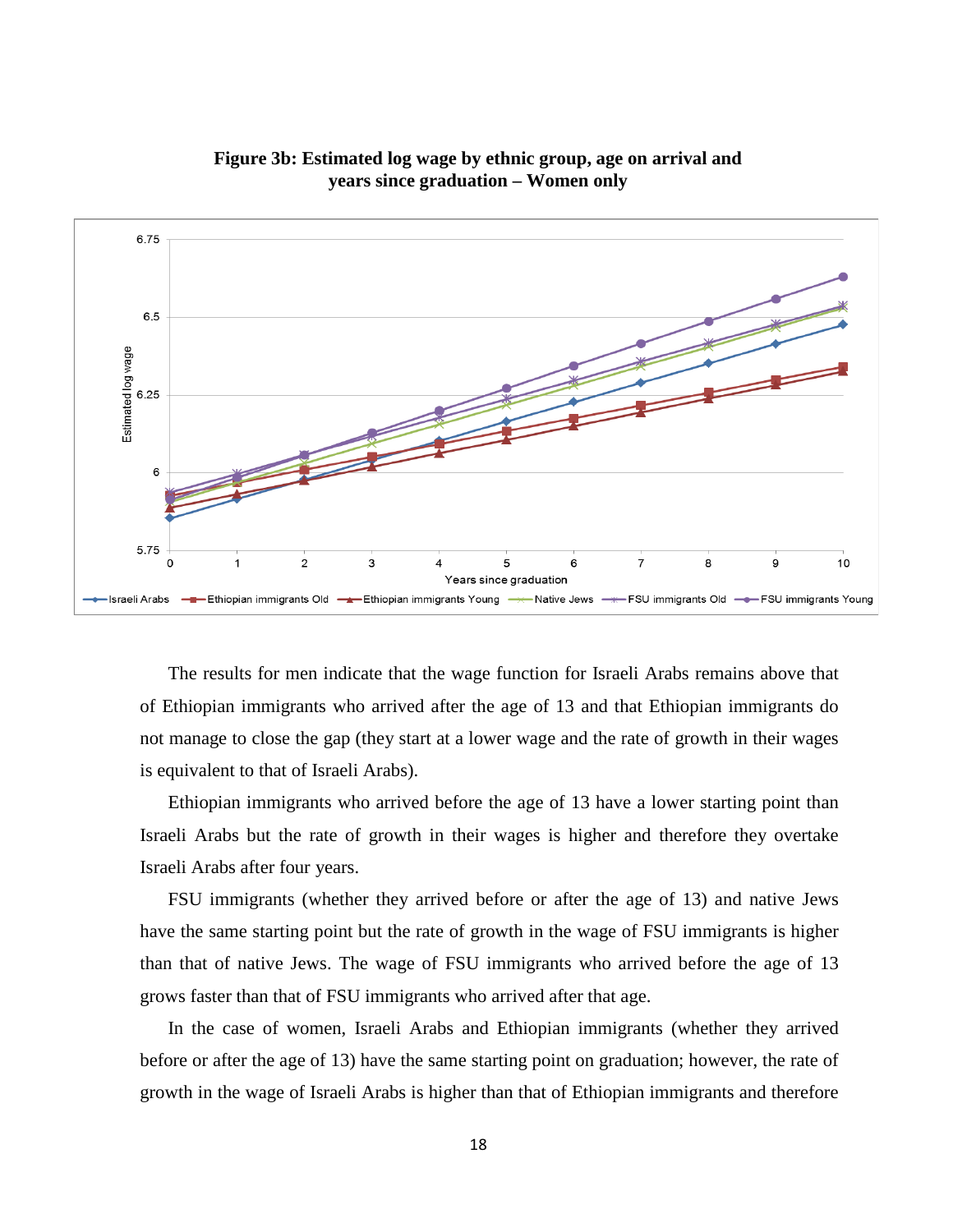their wage is always higher. There is no difference in the rate of growth in wages according to age on arrival among Ethiopian immigrants and therefore their wage functions are virtually identical.

FSU immigrant women (whatever their age on arrival) and native Jewish women have the same starting point but the rate of growth in the wage of FSU immigrant women is higher and therefore they always earn more than native Jewish women.

Native Jewish women have a lower starting point than FSU immigrant women who arrived after the age of 13 but the rate of growth in their wages is higher and therefore they are able to close the gap within 6-7 years.

These results may be explained by the network effect. The three minority groups can be ranked with respect to their cultural similarity to the majority group, as follows (from most to least similar): FSU immigrants, Ethiopian immigrants and Israeli Arabs. They can also be ranked by size (from largest to smallest): Israeli Arabs (about 1,587,000 or 20.5 percent of the population), FSU immigrants (about 1,000,000 or 13 percent of the population) and Ethiopian immigrants (about 140,000 or about 1.8 percent of the population).

Thus, even though Israeli Arabs are least similar to the majority group in terms of culture, they are the largest minority group and have the potential to generate employment within their enclave. Native Jews can help members of their own group find jobs and thus generate higher earnings following graduation; however, over time FSU immigrants overtake them as the network effect decreases in importance and experience starts to play a greater role in determining wages. The explanation is similar for the comparison of Israeli Arabs to Ethiopian immigrants.

#### *3.4 Age on arrival and psychometric score*

Table 3 (columns 4-6) and figures 3c, 3d and 3e below present the estimated log wage for each ethnic group as a function of years since graduation after controlling for all the variables mentioned above and allowing the return on experience to vary with the psychometric test score.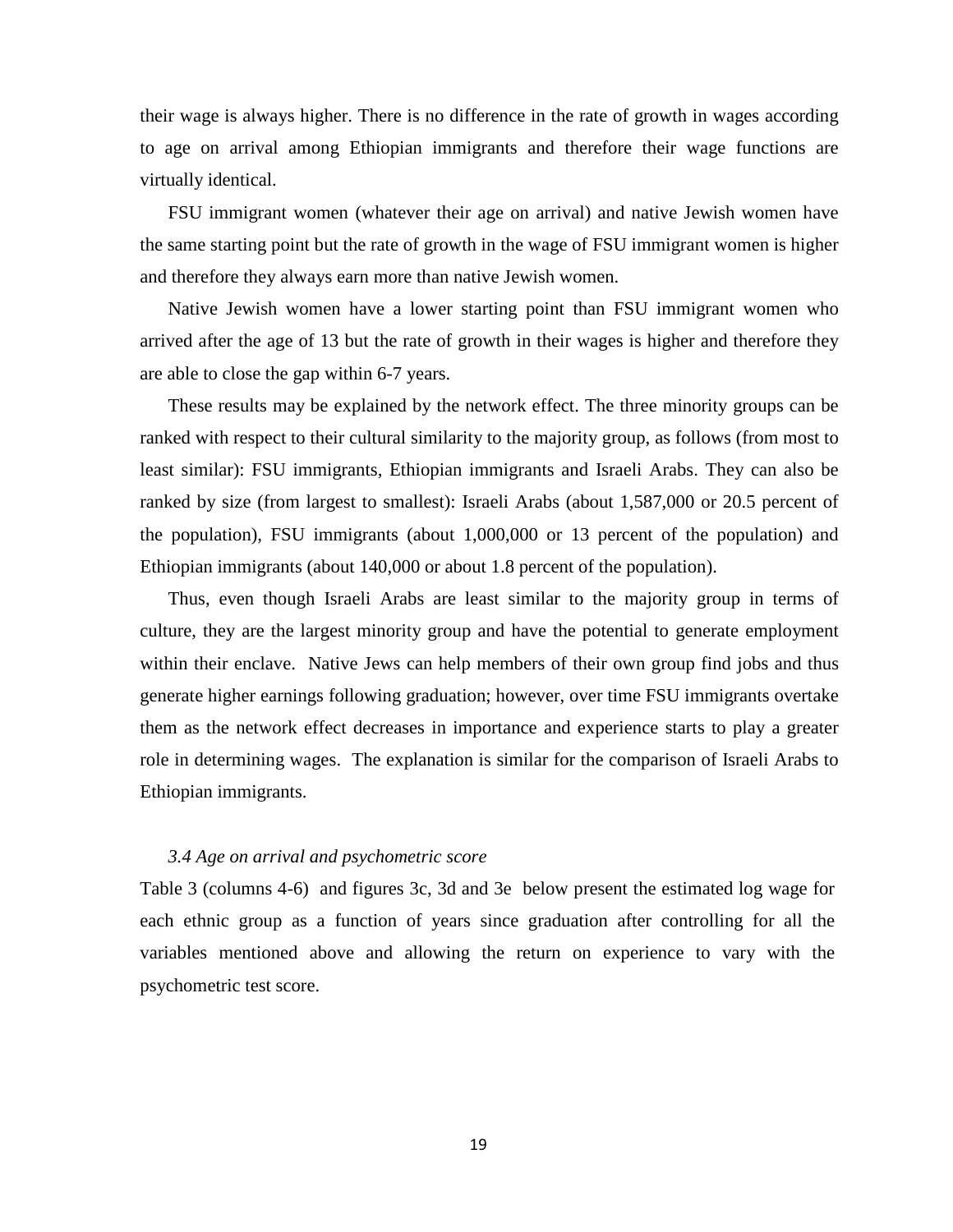**Figure 3c: Estimated log wage by ethnic group, age on arrival and years since graduation allowing the return on experience to vary with**



**psychometric score**

When we allow return on experience to vary with psychometric score, we obtain different results. The gap between Israeli Arabs, young Ethiopian immigrants and old Ethiopian immigrants diminishes over time, and the wage of each group approaches that of native Jews (in contrast to the previous results according to which the gap widens). On the other hand, the gap between FSU immigrants and native Jews becomes even larger.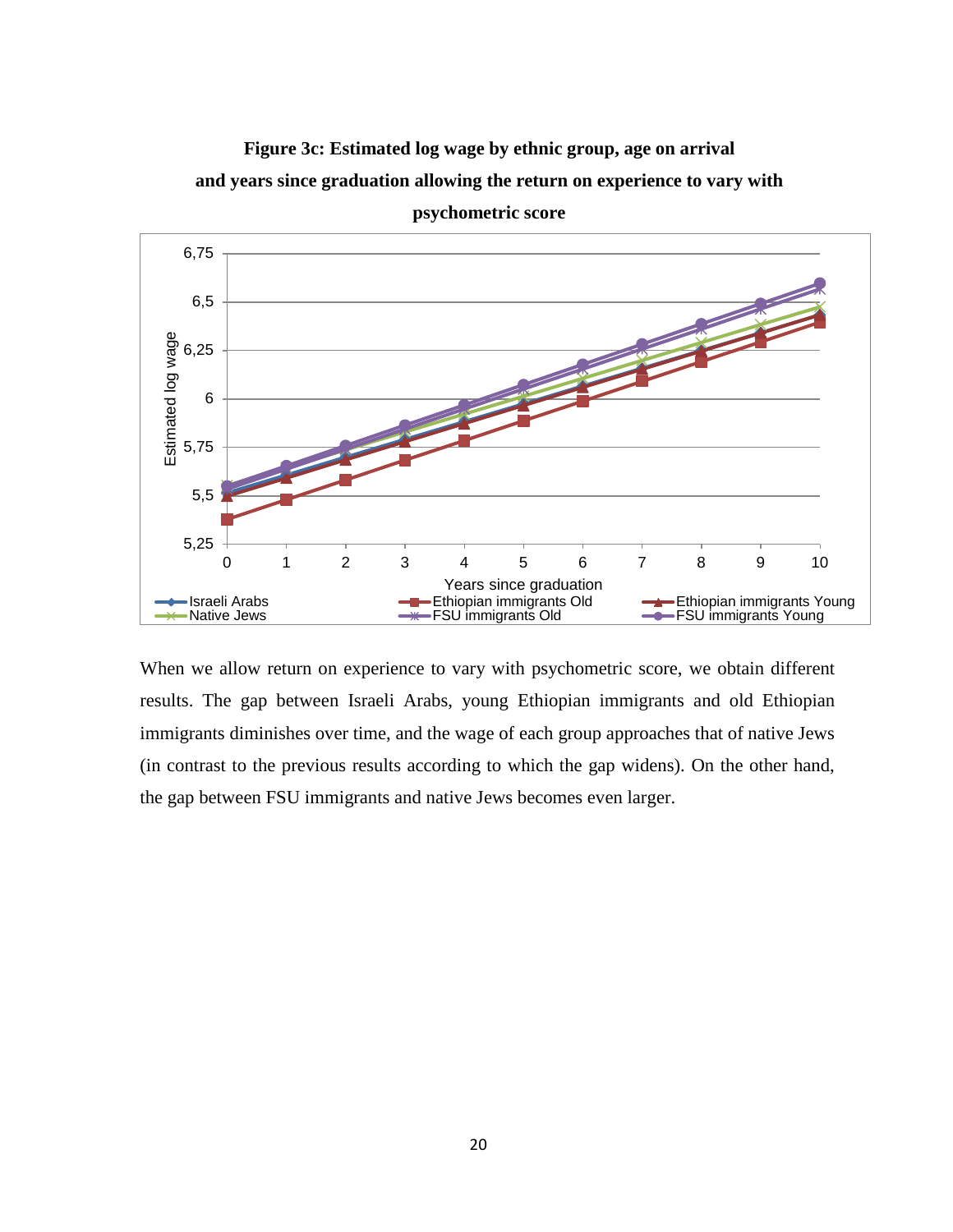**Figure 3d: Estimated log wage by ethnic group, age on arrival and years since graduation allowing the return on experience to vary with psychometric** 



**score** - **Men only**

**Figure 3e: Estimated log wage by ethnic group, age on arrival and years since graduation allowing the return on experience to vary with psychometric score** - **Women only**

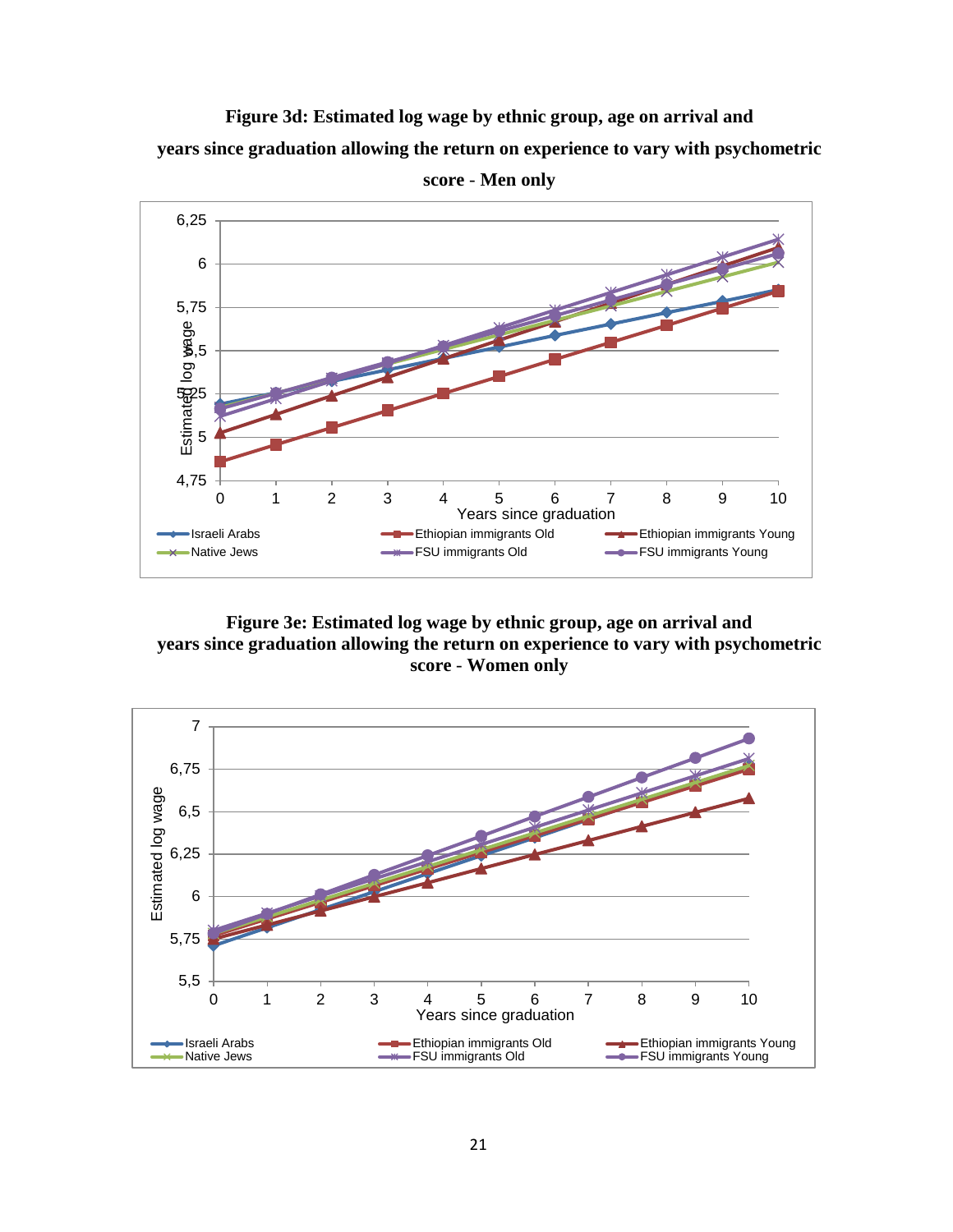In the case of men, when we allow the return on experience to vary with psychometric score we obtain different results. Young Ethiopian immigrants close the gap with Israeli Arabs after four years and even overtake native Jews.

The gap between old Ethiopian immigrants and Israeli Arabs diminishes over time, while the gap between them and native Jews grows over time but to a lesser extent. On the other hand, the gap between FSU immigrants and native Jews remains almost unchanged. The gap between older and younger FSU immigrants grows over time.

Also in the case of women, when we allow the return on experience to vary with psychometric score we obtain different results. Israeli Arab women and older Ethiopian immigrant women close the gap with native Jews they are all bigger the younger Ethiopian immigrants women but less than the FSU immigrants. The gap between young and old FSU immigrants grows over time.

#### **4. Conclusion**

The economic outcomes of university and college graduates were compared for four different ethnic groups in Israel: native Jews, Jewish immigrants from the Former Soviet Union (FSU), Jewish immigrants from Ethiopia and Israeli Arabs. A unique dataset was used which includes all individuals who graduated with a first degree between the years 1995 and 2008 and which tracks the individuals for up to ten years from the year of graduation. .

Native Jews earn more than Ethiopian immigrants and Israeli Arabs even when controlling for psychometric test score, academic institution, field of study and occupation. Moreover, the earnings gap between natives on the one hand and Ethiopian immigrants and Israeli Arabs on the other persists over time.

On the aggregate level, native Jews and FSU immigrants have similar wage functions, as do Ethiopian immigrants and Israeli Arabs who both lag far behind native Jews and FSU immigrants.

The results support the conclusion that education has the power to narrow wage gaps between ethnic groups, but only to a certain extent. Thus, for example, Ethiopian immigrants overtake Israeli Arabs over time, but they remain far behind native Jews and FSU immigrants.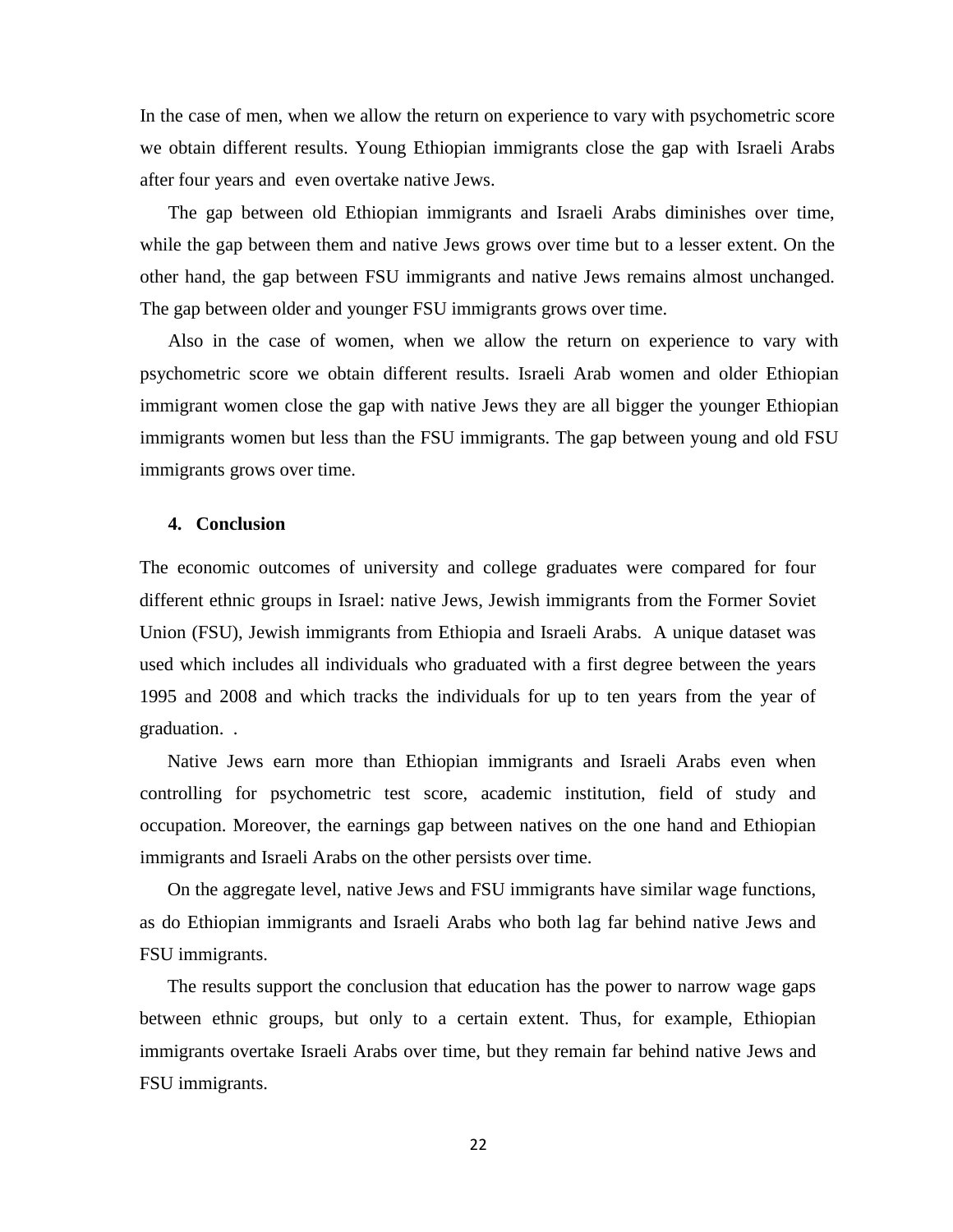When we control for experience together with psychometric test scores, many of the gaps narrow, indicating that individual abilities together with experience and education can help to close wage gaps. However, not all the gaps disappear.

Note that we did not include an interaction term between the psychometric test scores and ethnicity. If we had, it may well be that the already small wage gaps would have been eliminated altogether, although it appears likely that some of the gap would have remained.

The results indicate that the difference in earnings between native Jews and Ethiopian immigrants and between native Jews and Israeli Arabs is real. The gaps do diminish with growth in experience and education and when we control for the ability of individuals; however, gaps still remain and they are likely due to taste-based discrimination.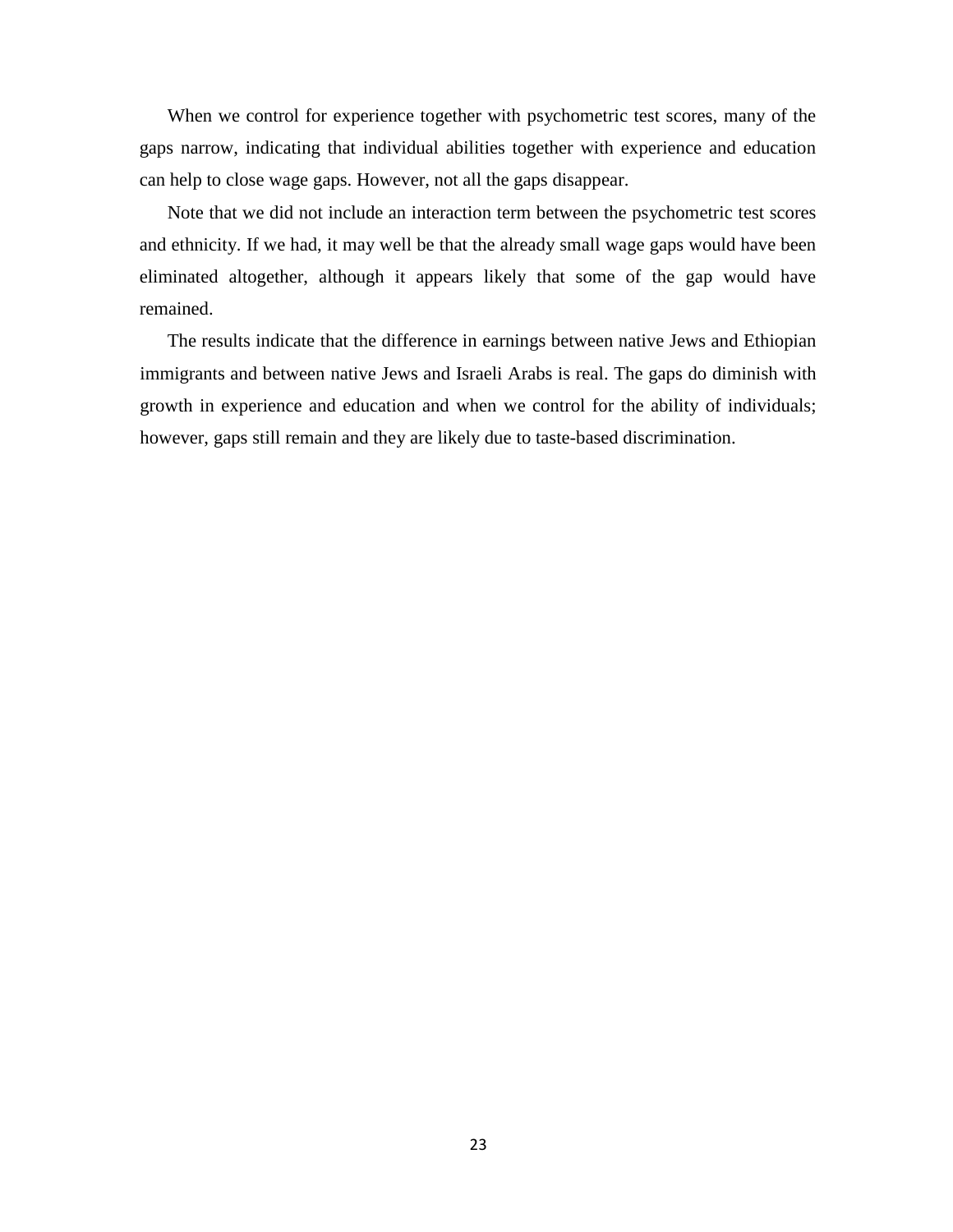#### **References**

Berman, E., Lang,K., and Siniver, E., (2003) 'Language-skill complementarity: returns to immigrant language acquisition', *Labor Economics*, 10 (3), pp. 265-290.

Blau, F.D., and Beller A.H., (1992) 'Black-white earnings over the 1970s and 1980s: gender differences in trends', *The Review of Economics and Statistics*, 74(2), pp. 276-286.

[Bleakley,](http://www.ncbi.nlm.nih.gov/pubmed/?term=Bleakley%20H%5Bauth%5D) H., and Chin, A., (2010) 'Age on arrival, English proficiency, and social assimilation among U.S. immigrants', *American Economic Journal: Applied Economics*, 2(1), pp. 165-192.

Card, D., (1990) 'The impact of the Mariel boatlift on the Miami labor market', *Industrial and Labor Relations Review*, 43(2), pp. 245-257.

Card, D. and Krueger, A.B., (1992) 'School quality and black – white relative earnings: a direct assessment', *The Quarterly Journal of Economics*, 107 (1), pp. 151-200.

Carliner, G., (2000) 'The language ability of U.S. immigrants: assimilation and cohort effects', *International Migration Review*, 34(1), pp. 158–182.

Chiswick, B.R., (1978) 'The effect of Americanization on the earnings of foreign-born men', *Journal of Political Economy*, 86(5), pp. 897-921.

Chiswick, B.R., (1991) 'Speaking, reading and earning among low-skilled immigrants', *Journal of Labor Economics*, 9(2), pp. 149-170.

Chiswick, B.R., (1998) 'Hebrew language usage: determinants and effects on earnings among immigrants to Israel', *Journal of Population Economics*, 11(2), pp. 253-271.

Chiswick, B.R., and Reppeto, G.L., (2001) 'Immigrants adjustment in Israel: literacy and fluency in Hebrew and earnings', in Djajic S., editor: *International Migration*: Trends, Policy and Economic Impact, New York: Routledge, pp. 204-228. Also in: *[IZA Discussion Paper](javascript:WinOpen(263776);)* No. 177.

Couch K.A. and Daly M.C., (2004) 'The improving relative status of black men', [Working](http://ideas.repec.org/s/fip/fedfap.html)  [Papers in Applied Economic Theory](http://ideas.repec.org/s/fip/fedfap.html) 2004-02, Federal Reserve Bank of San Francisco. Also in: *Journal of Income Distribution*, 12(3-4), pp. 56-78.

Daneshvary, N. and [Schwer](http://www.springerlink.com/content/?Author=R.+Keith+Schwer) K. R., (1994) 'Black immigrants in the U.S labor market: an earnings analysis', *The Review of Black Political Economy*, 22(3), pp. 77-98.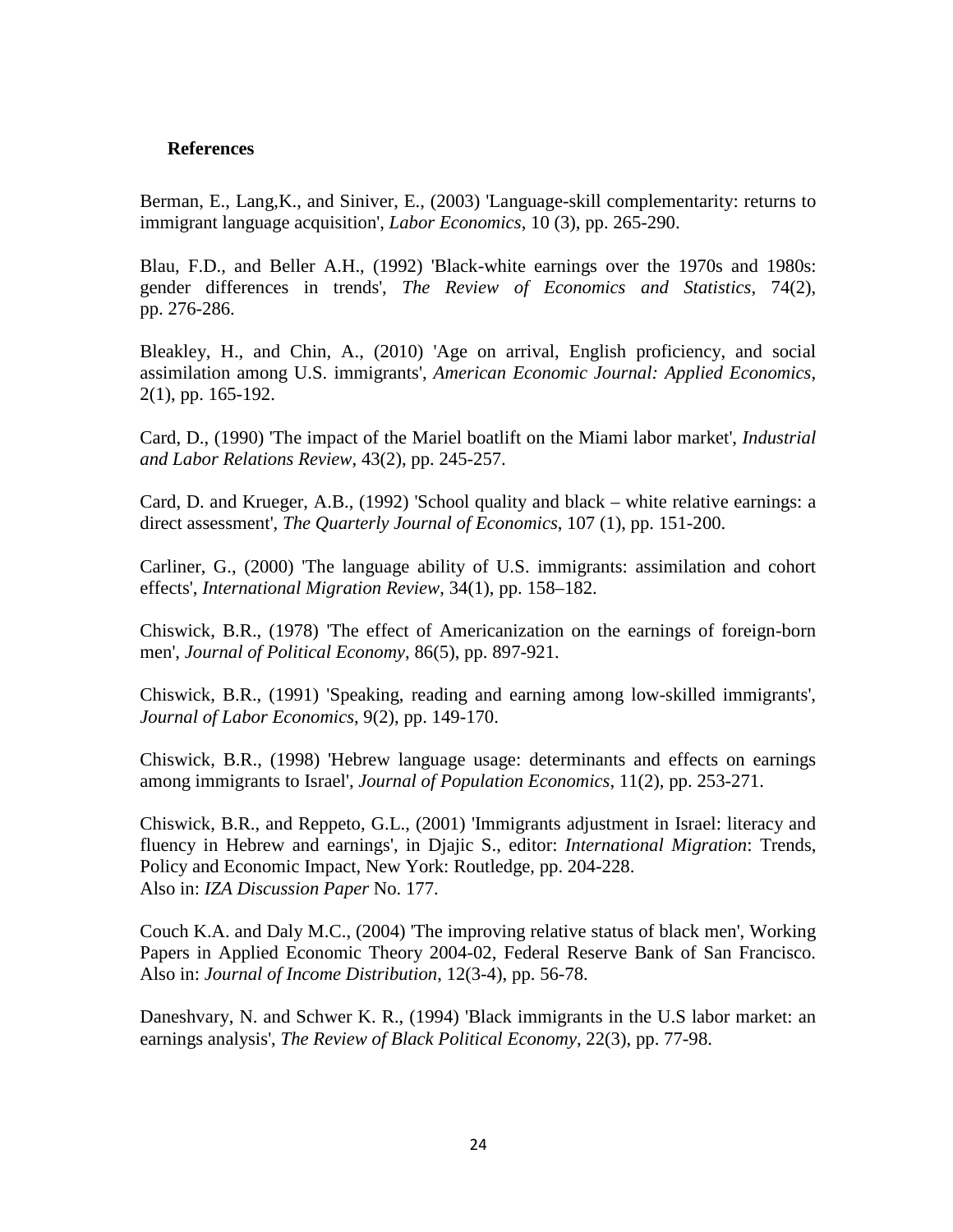Dodoo, F.N-A., and Baffour, K.T., (2002) 'Africans in the diaspora: black-white Africans earnings differences among America's Africans', *Ethnic and Racial Studies*, 25(6), pp. 913-941.

Dustmann, C., (1994) 'Speaking fluency, writing fluency and earnings of migrants', *Journal of Population Economics*, 7(2), pp. 133– 156.

Eckstein, Z., and Weiss, Y., (1998) 'The absorption of highly Skilled Immigrants: Israel, 1990-1995', Tel-Aviv University, The Foerder Institute For Economic Research.

Epstein G.S. and Gang I. N., (2009) 'Ethnicity, assimilation and harassment in the labor market', *Research in Labor Economics***,** 29, pp. 67-88**.**

Epstein G.S., and Hizler, O., (2006) 'Immigrants during 1990's from former Soviet Union: herd effect and net work externalities', *The Economics quarterly*, 53(1), pp. 166-201.

Epstein G.S., and Siniver, E., (2012) 'Can an ethnic group climb up from the bottom of the ladder?', *Economics Bulletin*, 32(3), pp. 2414-2441.

Friedberg, R.M., (1992) 'The labor market assimilation of immigrants in the United States: the role of age on arrival', Brown University, Working Paper.

Friedberg, R.M., (2000), 'You can't take it with you? Immigrant assimilation and the portability of human capital: evidence from Israel', *Journal of Labor Economics*, 18(2), pp. 221-251.

Kohler, P., (2012a) 'Economic discrimination and cultural differences as barriers to migrant integration: is reverse causality symmetric?', Graduate Institute of International and Development Studies, Working Paper No: 07-2012.

Kohler, P., (2012b) 'The effect of host society culture on migrant wage discrimination: approaching the Roestigraben', Graduate Institute of International and Development Studies Working Paper No: 08-2012.

Kossoudji, S.A., (1988) 'English language ability and the labor market opportunities of Hispanic and east Asian immigrant men', *Journal of Labor Economics*, 6(2), pp. 205-228.

Lehmann, J-Y, K., (2011), 'Job assignment and promotion under statistical discrimination: evidence from the early careers of lawyers', MPRA Paper Item ID 33466.

Lang, K., Manove, M., (2011), 'Education and labor market discrimination', *American Economic Review*, Vol. 101(4), pp. 1467-1496.

Lazear, E., (1999) 'Culture and language', Journal of Political Economy, University of Chicago Press, 107(S6), pp. S95-S126.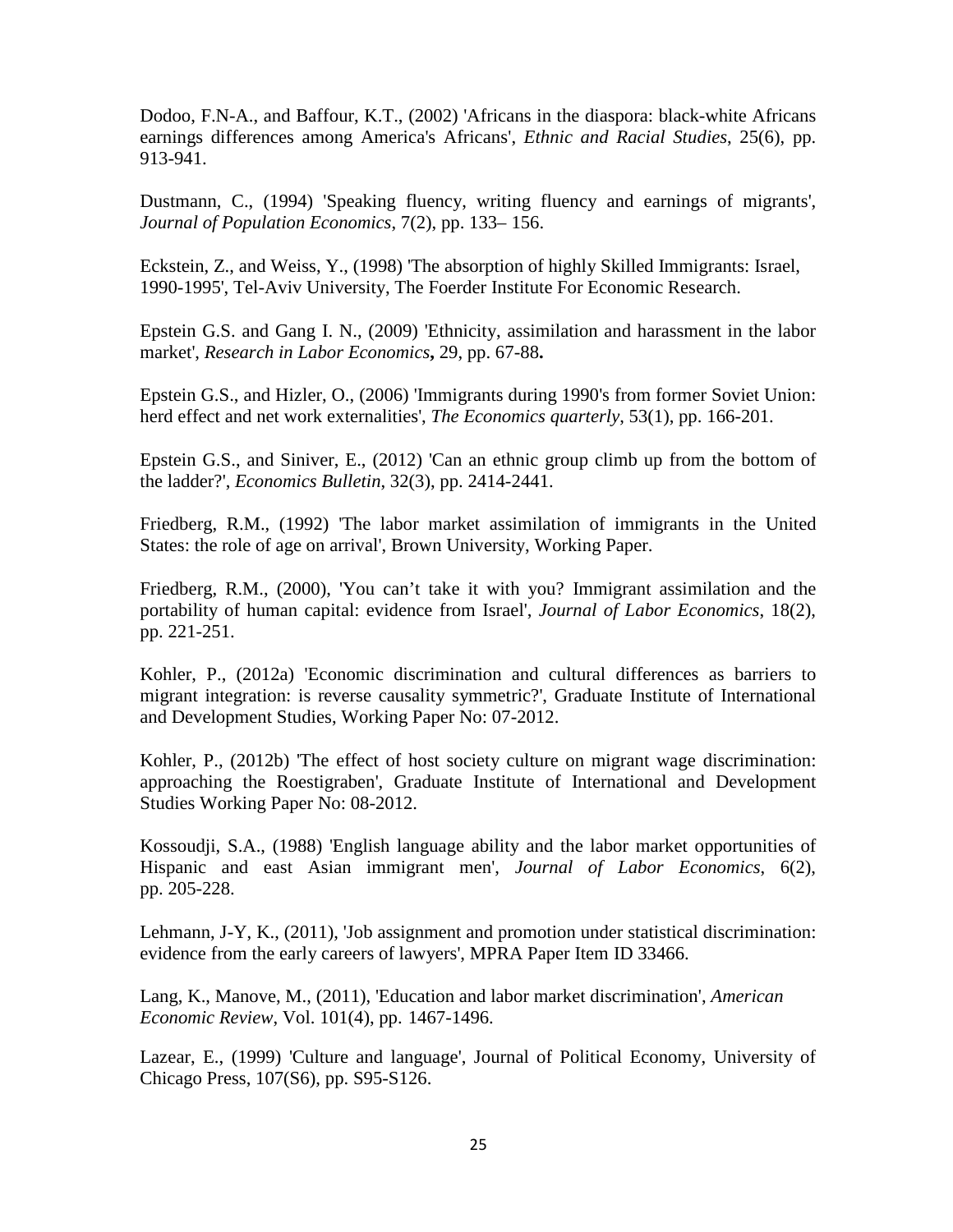McManus, W., Gould, W. and Welch, F., (1983) 'Earnings of Hispanic men: the role of English language proficiency', *Journal of Labor Economics*, 1(2), pp. 101– 130.

Model, S., (1991) 'Caribbean immigrants: A black success story?', *International Migration Review*, 25(2), pp. 248-276.

Neal, D.A., Johnson, W.R., (1996), 'The role of pre-market factors in black-white wage differences', Journal of Political Economy, 104(5), pp. 869-895.

Piore, J.M., (1979) 'Birds of passage: migrant labor and industrial societies', Cambridge, UK: Cambridge University Press. [ISBN](http://en.wikipedia.org/wiki/International_Standard_Book_Number) [0-521-22452-7.](http://en.wikipedia.org/wiki/Special:BookSources/0-521-22452-7)

Siniver, E., (2011) 'Testing the statistical discrimination: the case of immigrant physicians in Israel', *Labour*, 25(2), pp. 155-166.

Smith, J.P. and Welch, F., (1977) 'Black–white earnings and employment 1960-1970', *American Economic Review*, 67, pp. 323-338.

Tienda, M. and Lii, D-T., (1987) 'Minority concentration and earnings inequality blacks, Hispanics , and Asians compared', *American journal of Sociology*, 93(1), pp. 141-165.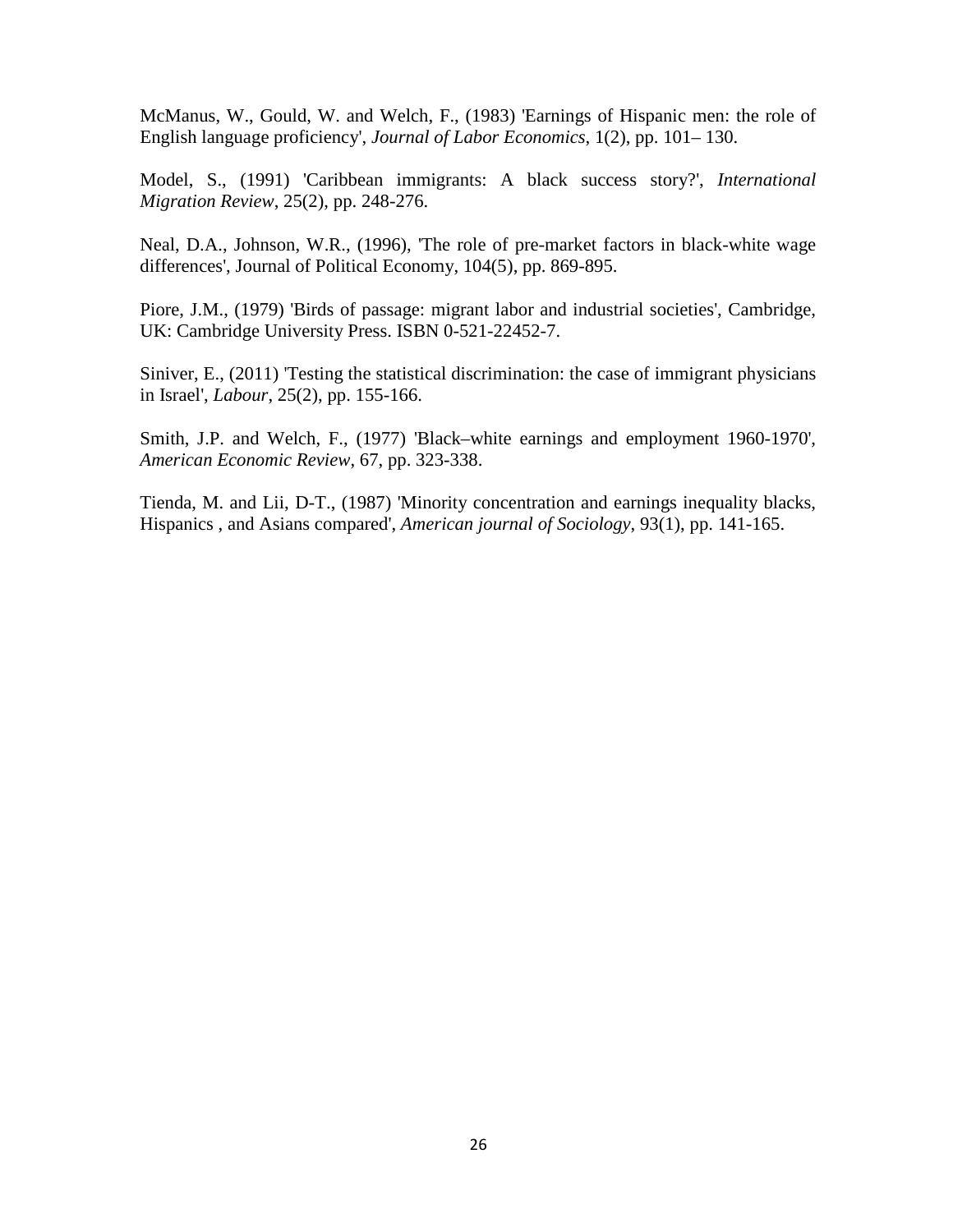#### **Tables**

# **Table 1: Number of observations<sup>1</sup>**

| Number of years since graduation (BA) |        |        |        |        |        |       |       |       |       |       |       |            |       |      |
|---------------------------------------|--------|--------|--------|--------|--------|-------|-------|-------|-------|-------|-------|------------|-------|------|
|                                       |        |        |        |        |        |       | h     |       | 8     | Q     | 10    | 11         | 12    | 13   |
| All ethnic groups                     | 237256 | 208636 | 183246 | 159325 | 137691 | 17856 | 98362 | 80862 | 64919 | 50420 | 37850 | 271<br>114 | 16552 | 7584 |
| Israeli Arabs                         | 16293  | 14377  | 12407  | 10627  | 9022   | 7440  | 5997  | 4744  | 3647  | 2688  | 2009  | 1397       | 860   | 383  |
| Ethiopian immigrants                  | 1059   | 876    | 724    | 586    | 482    | 384   | 269   | 189   | 139   | 76    | 42    | 28         | 14    |      |
| Old Ethiopian immigrants*             | 227    | 212    | 194    | 170    | 149    | 132   | 103   | 79    | 70    | 38    | 23    | 17         | 10    |      |
| Young Ethiopian immigrants**          | 832    | 664    | 530    | 416    | 333    | 252   | 166   | 110   | 69    | 38    | 19    | 11         | 4     |      |
| Native Jews                           | 199286 | 75147  | 154014 | 34153  | 116155 | 99667 | 83432 | 68762 | 55464 | 43328 | 32506 | 23302      | 14247 | 6609 |
| FSU immigrants                        | 20618  | 18236  | 16101  | 13959  | 12032  | 10365 | 8664  | 7167  | 5669  | 4328  | 3293  | 2387       | 1431  | 586  |
| Young FSU immigrants*                 | 10340  | 9918   | 9408   | 8753   | 7935   | 7173  | 6205  | 5264  | 4212  | 3221  | 2441  | 1761       | 1045  | 409  |
| Old FSU immigrants**                  | 10278  | 8318   | 6693   | 5206   | 4097   | 3192  | 2459  | 1903  | 1457  | 1107  | 852   | 626        | 386   | 177  |

\*Immigrants who arrived after the age of 13.

\*\* Immigrants who arrived before the age of 13.

| Number of years since graduation (BA) |        |        |       |       |       |       |       |       |       |       |       |       |      |      |
|---------------------------------------|--------|--------|-------|-------|-------|-------|-------|-------|-------|-------|-------|-------|------|------|
|                                       | 0      |        |       |       |       |       |       |       | я     |       | 10    |       | 12   | 13   |
| Israeli Arab men                      | 7682   | 6639   | 5636  | 4736  | 3950  | 3280  | 2648  | 2109  | 165   | 1225  | 886   | 593   | 365  | 178  |
| Israeli Arab women                    | 8611   | 7738   | 677   | 5891  | 5072  | 4160  | 3349  | 2635  | 1996  | 1463  | 1123  | 804   | 495  | 205  |
| Ethiopian immigrant men               | 386    | 319    | 271   | 218   | 188   | 157   | 18    | 95    | 75    | 39    | 23    | 16    | 10   | 5    |
| Ethiopian immigrant women             | 673    | 557    | 453   | 368   | 294   | 227   | 151   | 94    | 64    | 37    | 19    | 12    | 4    |      |
| Native Jewish men                     | 82815  | 71667  | 62989 | 54136 | 46300 | 39554 | 32725 | 26446 | 21084 | 16472 | 12356 | 8834  | 5464 | 2567 |
| Native Jewish women                   | 116471 | 103480 | 91025 | 80017 | 69855 | 60113 | 50707 | 42316 | 34380 | 26856 | 20150 | 14468 | 8783 | 4042 |
| <b>FSU</b> immigrant men              | 8182   | 7155   | 6581  | 5694  | 4844  | 4159  | 3486  | 2902  | 2326  | 1841  | 1404  | 1055  | 634  | 245  |
| <b>FSU</b> immigrant women            | 12436  | 11081  | 9520  | 8265  | 7188  | 6206  | 5178  | 4265  | 3343  | 2487  | 1889  | 1332  | 797  | 341  |

Note: Includes only employed individuals.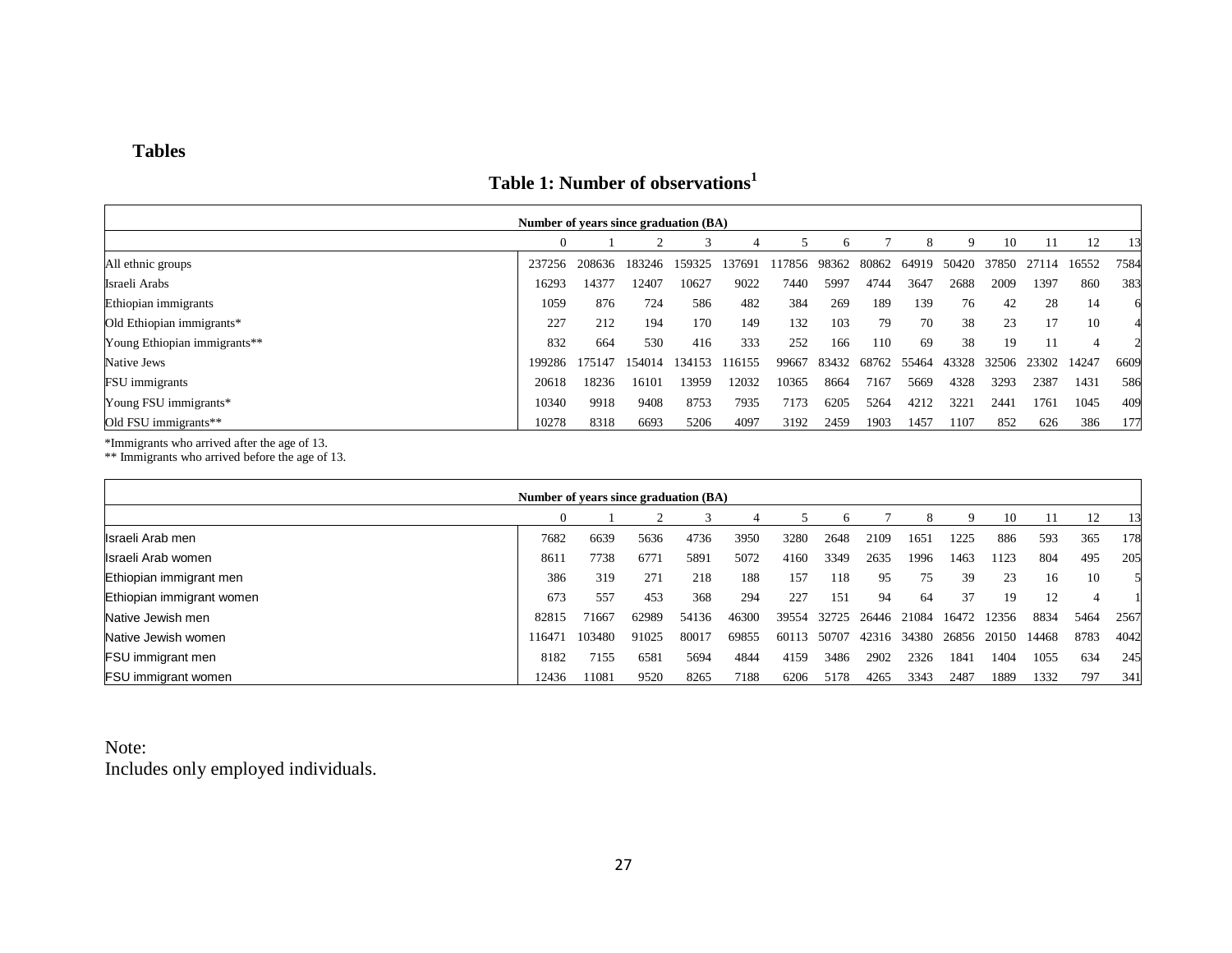|                       |                          | All <sup>1</sup> | $\overline{\text{Male}^2}$ | Female <sup>3</sup> | All <sup>4</sup>         | $\overline{\text{Male}^5}$ | Female <sup>6</sup>      |
|-----------------------|--------------------------|------------------|----------------------------|---------------------|--------------------------|----------------------------|--------------------------|
|                       |                          | $\mathbf{I}$     | $\mathbf{I}$               | $\overline{m}$      | $\overline{\mathbf{IV}}$ | $\overline{\mathbf{v}}$    | $\overline{\mathbf{VI}}$ |
| <b>Intercept</b>      |                          | 5.641***         | 5.235***                   | 5.925***            | 5.547***                 | $5.146***$                 | $5.791***$               |
|                       |                          | (0.017)          | (0.030)                    | (0.022)             | (0.022)                  | (0.037)                    | (0.027)                  |
| <b>Addition to</b>    | <b>Israeli</b>           | $-0.016***$      | $0.06***$                  | $-0.074***$         | $-0.027***$              | $0.054***$                 | $-0.083***$              |
| Intercept             | <b>Arabs</b>             | (0.004)          | (0.007)                    | (0.006)             | (0.005)                  | (0.008)                    | (0.006)                  |
|                       | Ethiopian                | $-0.054***$      | $-0.142***$                | $-0.034**$          | $-0.069***$              | $-0.174***$                | $-0.041**$               |
|                       | immigrants               | (0.013)          | (0.023)                    | (0.017)             | (0.014)                  | (0.025)                    | (0.017)                  |
|                       | <b>Native Jews</b>       | 0.0003           | $0.022***$                 | $-0.021***$         | $0.0104***$              | $0.034***$                 | $-0.013***$              |
|                       |                          | (0.003)          | (0.005)                    | (0.004)             | (0.003)                  | (0.005)                    | (0.004)                  |
|                       | <b>FSU</b><br>immigrants | $\overline{0}$   | $\overline{0}$             | $\boldsymbol{0}$    | $\pmb{0}$                | $\pmb{0}$                  | $\pmb{0}$                |
| <b>Slope</b>          | <b>Israeli</b>           | $0.054***$       | $0.0385***$                | $0.062***$          | $0.092***$               | $0.066***$                 | $0.106***$               |
|                       | <b>Arabs</b>             | (0.0008)         | (0.001)                    | (0.001)             | (0.001)                  | (0.002)                    | (0.002)                  |
|                       | Ethiopian                | $0.048***$       | $0.053***$                 | $0.044***$          | $0.094***$               | $0.099***$                 | $0.087***$               |
|                       | immigrants               | (0.004)          | (0.006)                    | (0.005)             | (0.004)                  | (0.007)                    | (0.006)                  |
|                       | <b>Native Jews</b>       | $0.064***$       | $0.068***$                 | $0.062***$          | $0.092***$               | $0.084***$                 | $0.099***$               |
|                       |                          | (0.0003)         | (0.0005)                   | (0.0004)            | (0.0008)                 | (0.001)                    | (0.001)                  |
|                       | <b>FSU</b>               | $0.070***$       | $0.078***$                 | $0.064***$          | $0.103***$               | $0.098***$                 | $0.105***$               |
|                       | immigrants               | (0.0007)         | (0.001)                    | (0.001)             | (0.001)                  | (0.002)                    | (0.002)                  |
| <b>Interaction</b>    | $0 - 500$                |                  |                            |                     | $-0.041***$              | $-0.034***$                | $-0.044***$              |
| between               |                          |                  |                            |                     | (0.0009)                 | (0.001)                    | (0.001)                  |
| years since           | 500-550                  |                  |                            |                     | $-0.041***$              | $-0.029***$                | $-0.047***$              |
| graduation            |                          |                  |                            |                     | (0.0009)                 | (0.001)                    | (0.001)                  |
| and                   | 550-600                  |                  |                            |                     | $-0.029***$              | $-0.018***$                | $-0.038***$              |
| psychometric<br>score |                          |                  |                            |                     | (0.0008)                 | (0.001)                    | (0.001)                  |
|                       | 600-650                  |                  |                            |                     | $-0.021***$              | $-0.009***$                | $-0.029***$              |
|                       |                          |                  |                            |                     | (0.0008)                 | (0.001)                    | (0.001)                  |
|                       | 650-700                  |                  |                            |                     | $-0.011***$              | $-0.006***$                | $-0.018***$              |
|                       |                          |                  |                            |                     | (0.0008)                 | (0.001)                    | (0.001)                  |
|                       | 700+                     |                  |                            |                     | $\boldsymbol{0}$         | $\pmb{0}$                  | 0                        |

**Table 2: Estimation of log monthly wage function by OLS**

• All regressions control for: age, gender, number of children, marital status, psychometric score, geographic region, type of academic education (college vs. university, MA or BA and field of study), number of months worked each year, cumulative months of absence from the labor market since graduation, cumulative number of workplaces, economic sector and year.

- Standard errors appear in parentheses. Levels of confidence: \* significant at 10%; \*\* significant at 5%; \*\*\* significant at 1%.
- 1. All of the differences in the estimated intercept between the ethnic groups are significant except between native Jews and FSU immigrants. All the differences in the estimated slope between the ethnic groups are significant except between Israeli Arabs and Ethiopian immigrants.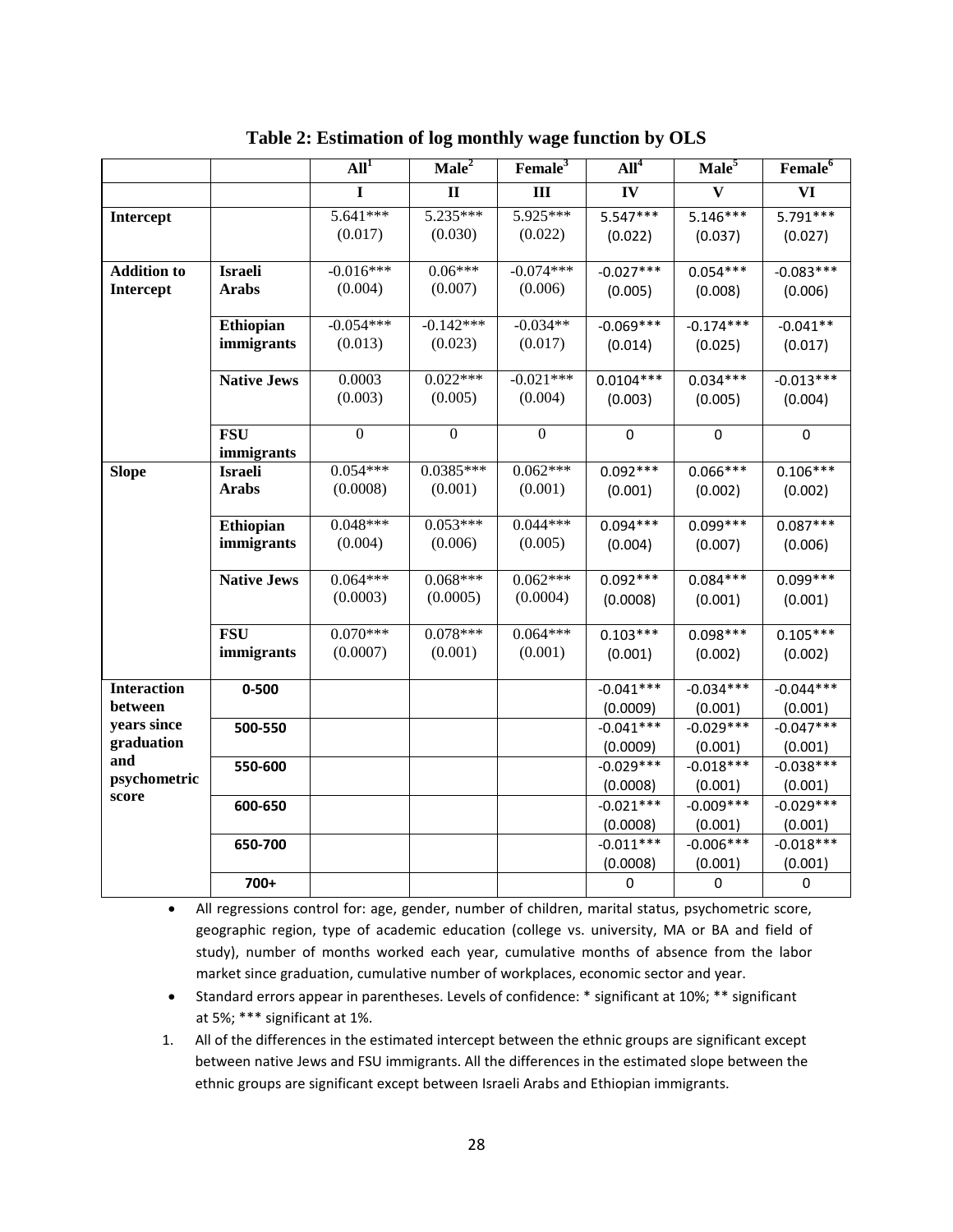- 2. In the case of men, all the differences in the estimated intercept and slope between ethnic groups are significant.
- 3. In the case of women, all the differences in the estimated intercept between the ethnic groups are significant except between Ethiopian immigrants and native Jews. All the differences in the estimated slope between the ethnic groups are significant except between Israeli Arabs on the one hand and native Jews and FSU immigrants on the other.
- 4. In the case of graduates with a psychometric score, all of the differences in the estimated intercept between the ethnic groups are significant. All the differences in the estimated slope between the ethnic groups are significant except between Israeli Arabs and Ethiopian immigrants on the one hand and native Jews on the other.
- 5. In the case of male graduates with a psychometric score, all the differences in the estimated intercept and slope between ethnic groups are significant except for the difference in estimated slope between Ethiopian immigrants and FSU immigrants.
- 6. In the case of female graduates with a psychometric score, all the differences in the estimated intercept between the ethnic groups are significant except between Ethiopian immigrants and native Jews. All the differences in the estimated slope between the ethnic groups are significant except between Israeli Arabs and FSU immigrants.
- 7. The differences between the wage functions of the various ethnic groups are presented in table 1 in the appendix.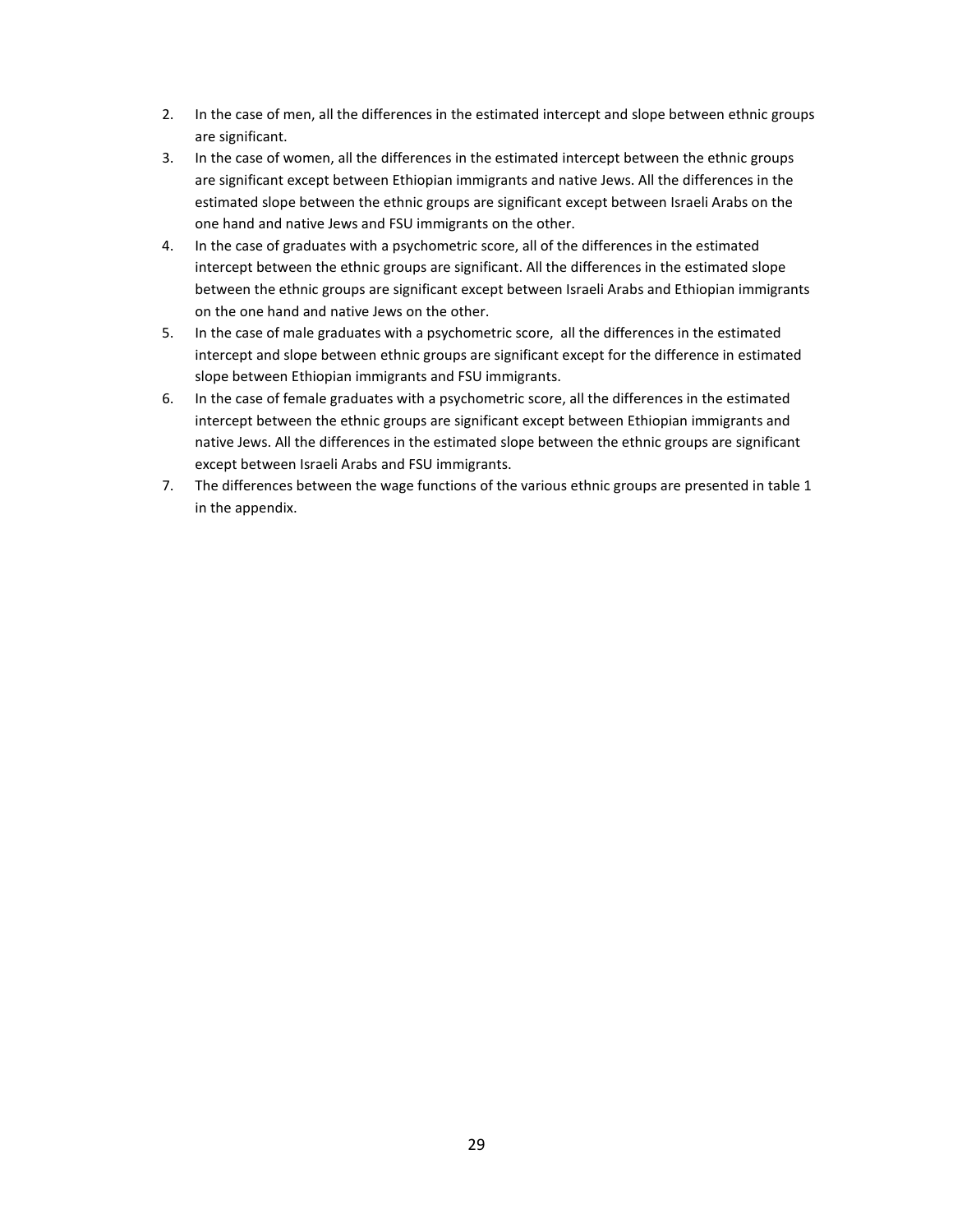|                    |                        | All <sup>1</sup> | $\mathbf{Male}^2$      | Female <sup>3</sup> | All <sup>4</sup> | $\textbf{Male}^5$       | Female <sup>6</sup> |
|--------------------|------------------------|------------------|------------------------|---------------------|------------------|-------------------------|---------------------|
|                    |                        | $\mathbf I$      | $\mathbf{I}\mathbf{I}$ | $\rm III$           | ${\bf IV}$       | $\overline{\mathbf{v}}$ | $\mathbf{VI}$       |
| Intercept          |                        | $5.641***$       | 5.246***               | 5.913***            | 5.551***         | 5.165***                | 5.7832***           |
|                    |                        | (0.018)          | (0.031)                | (0.022)             | (0.022)          | (0.038)                 | (0.027)             |
| <b>Addition to</b> | <b>Israeli Arabs</b>   | $-0.017***$      | $0.045***$             | $-0.060***$         | $-0.034***$      | $0.026***$              | $-0.072***$         |
| Intercept          |                        | (0.005)          | (0.009)                | (0.007)             | (0.006)          | (0.009)                 | (0.007)             |
|                    | <b>Old Ethiopian</b>   | $-0.140***$      | $-0.249***$            | 0.014               | $-0.172***$      | $-0.306***$             | $-0.0122$           |
|                    | immigrants'            | (0.027)          | (0.035)                | (0.041)             | (0.029)          | (0.039)                 | (0.046)             |
|                    | <b>Young Ethiopian</b> | $-0.033**$       | $-0.101***$            | $-0.026$            | $-0.052***$      | $-0.139***$             | $-0.0329*$          |
|                    | immigrants"            | (0.016)          | (0.030)                | (0.019)             | (0.017)          | (0.032)                 | (0.019)             |
|                    | <b>Native Jews</b>     | $-0.001$         | 0.007                  | $-0.006$            | 0.003            | 0.007                   | $-0.0016$           |
|                    |                        | (0.004)          | (0.007)                | (0.005)             | (0.005)          | (0.008)                 | (0.006)             |
|                    | <b>Old FSU</b>         | $-0.004$         | $-0.025***$            | $0.024***$          | $-0.015**$       | $-0.044***$             | $0.0181**$          |
|                    | immigrants'            | (0.006)          | (0.009)                | (0.007)             | (0.006)          | (0.01)                  | (0.007)             |
|                    | <b>Young FSU</b>       | $\overline{0}$   | $\overline{0}$         | $\overline{0}$      | 0                | $\mathbf 0$             | $\pmb{0}$           |
|                    | immigrants"            |                  |                        |                     |                  |                         |                     |
| <b>Slope</b>       | <b>Israeli Arabs</b>   | $0.054***$       | $0.038***$             | $0.062***$          | 0.092 ***        | $0.066***$              | $0.106***$          |
|                    |                        | (0.001)          | (0.001)                | (0.001)             | (0.001)          | (0.002)                 | (0.002)             |
|                    | <b>Old Ethiopian</b>   | $0.043***$       | $0.047***$             | $0.0041***$         | $0.102***$       | 0.099 ***               | $0.0979***$         |
|                    | immigrants'            | (0.007)          | (0.008)                | (0.011)             | (0.008)          | (0.009)                 | (0.012)             |
|                    | <b>Young Ethiopian</b> | $0.057***$       | $0.072***$             | $0.044***$          | $0.094***$       | $0.107***$              | $0.0829***$         |
|                    | immigrants"            | (0.005)          | (0.009)                | (0.006)             | (0.005)          | (0.009)                 | (0.006)             |
|                    | <b>Native Jews</b>     | $0.065***$       | $0.068***$             | $0.062***$          | $0.092***$       | $0.084***$              | 0.099 ***           |
|                    |                        | (0.0003)         | (0.001)                | (0.0004)            | (0.0008)         | (0.001)                 | (0.001)             |
|                    | <b>Old FSU</b>         | $0.070***$       | $0.081***$             | $0.060***$          | $0.103***$       | $0.102***$              | $0.101***$          |
|                    | immigrants'            | (0.001)          | (0.001)                | (0.001)             | (0.001)          | (0.002)                 | (0.001)             |
|                    | <b>Young FSU</b>       | $0.073***$       | $0.073***$             | $0.072***$          | $0.105***$       | $0.089***$              | $0.115***$          |
|                    | immigrants"            | (0.001)          | (0.002)                | (0.002)             | (0.001)          | (0.002)                 | (0.002)             |
| <b>Interaction</b> | $0 - 500$              |                  |                        |                     | $-0.041***$      | $-0.034***$             | $-0.044***$         |
| between            |                        |                  |                        |                     | (0.0009)         | (0.001)                 | (0.001)             |
| years since        | 500-550                |                  |                        |                     | $-0.041***$      | $-0.029***$             | $-0.047***$         |
| graduation         |                        |                  |                        |                     | (0.0009)         | (0.001)                 | (0.001)             |
| and                | 550-600                |                  |                        |                     | $-0.029***$      | $-0.018***$             | $-0.038***$         |
| psychometric       |                        |                  |                        |                     | (0.0008)         | (0.001)                 | (0.001)             |
| score              | 600-650                |                  |                        |                     | $-0.021***$      | $-0.009***$             | $-0.029***$         |
|                    |                        |                  |                        |                     | (0.0008)         | (0.001)                 | (0.001)             |
|                    | 650-700                |                  |                        |                     | $-0.011***$      | $-0.006***$             | $-0.018***$         |
|                    |                        |                  |                        |                     | (0.0008)         | (0.001)                 | (0.001)             |
|                    | 700+                   |                  |                        |                     | $\boldsymbol{0}$ | 0                       | 0                   |

#### **Table 3: Estimation of log monthly wage by OLS for each ethnic group and gender**

**by age on arrival and years since graduation**

**•** Immigrants who arrived in Israel after the age of 13.

**••** Immigrants who arrived in Israel before the age of 13.

- All regressions control for: age, gender, number of children, marital status, psychometric score, geographic region, type of academic education (college vs. university, MA or BA and field of study), number of months worked each year, cumulative months of absence from the labor market since graduation, cumulative number of workplaces, economic sector and year.
- Standard errors appear in parentheses. Levels of confidence: \* significant at 10%; \*\* significant at 5%; \*\*\* significant at 1%.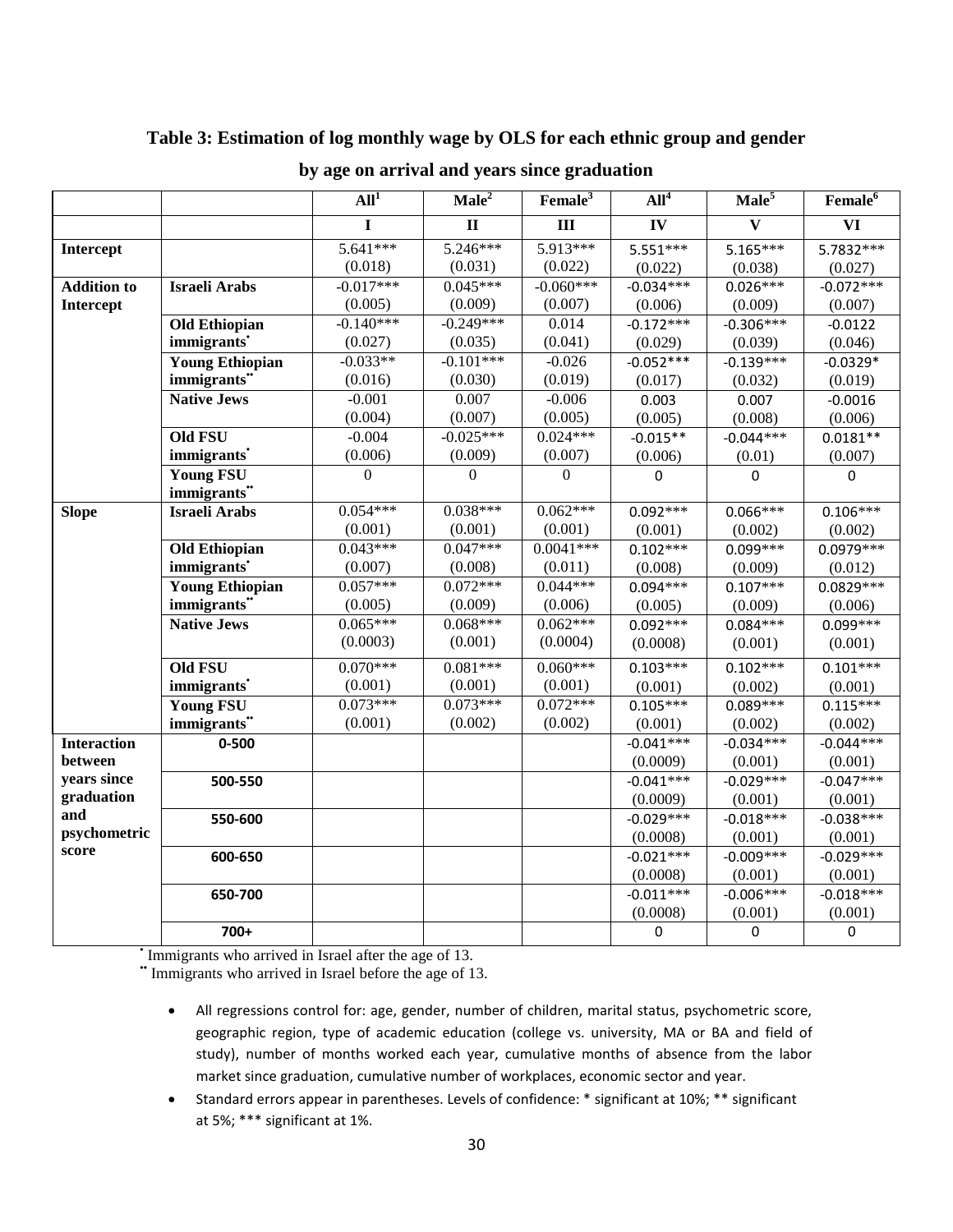- 1. All the differences in the estimated intercept between the ethnic groups are significant except between native Jews and all FSU immigrants and between Israeli Arabs and young Ethiopian immigrants. All the differences in the estimated slope between the ethnic groups are significant except between Israeli Arabs and Ethiopian immigrants and between young Ethiopian immigrants and native Jews.
- 2. All the differences in the estimated intercept between ethnic groups are significant for men except between native Jews and young FSU immigrants. All the differences in the estimated slope between ethnic groups are significant for men except between Israeli Arabs and old Ethiopian immigrants and between young Ethiopian immigrants on the one hand and native Jews and all FSU immigrants on the other.
- 3. All the differences in the estimated intercept between ethnic groups are significant for women except between old Ethiopian immigrants on the one hand and native Jews and all FSU immigrants on the other, between young Ethiopian immigrants on the one hand and native Jews and young FSU immigrants on the other and between native Jews and young FSU immigrants. All the differences in the estimated slope between ethnic groups are significant for women except between Israeli Arabs on the one hand and native Jews and old FSU immigrants on the other and between old Ethiopian immigrants and young Ethiopian immigrants.
- 4. For graduates with a psychometric score, all the differences in the estimated intercept between the ethnic groups are significant except between native Jews and young FSU immigrants and between Israeli Arabs and young Ethiopian immigrants. None of the differences in the estimated slope between the ethnic groups are significant except between Israeli Arabs and all FSU immigrants, between young Ethiopian immigrants and all FSU immigrants and between native Jews and all FSU immigrants.
- 5. For male graduates with a psychometric score, all the differences in the estimated intercept between the ethnic groups are significant except between native Jews and young FSU immigrants. All the differences in the estimated slope between ethnic groups are significant except between old Ethiopian immigrants and young Ethiopian immigrants, native Jews and all FSU immigrants and between young Ethiopian immigrants and old FSU immigrants.
- 6. For female graduates with a psychometric score, all the differences in the estimated intercept between the ethnic groups are significant except between old Ethiopian immigrants and all other ethnic groups and between native Jews and young FSU immigrants. All the differences in the estimated slope between ethnic groups are significant except between old Ethiopian immigrants and all other ethnic groups
- 7. The differences between the wage functions of the various ethnic groups are presented in table 2 in the appendix.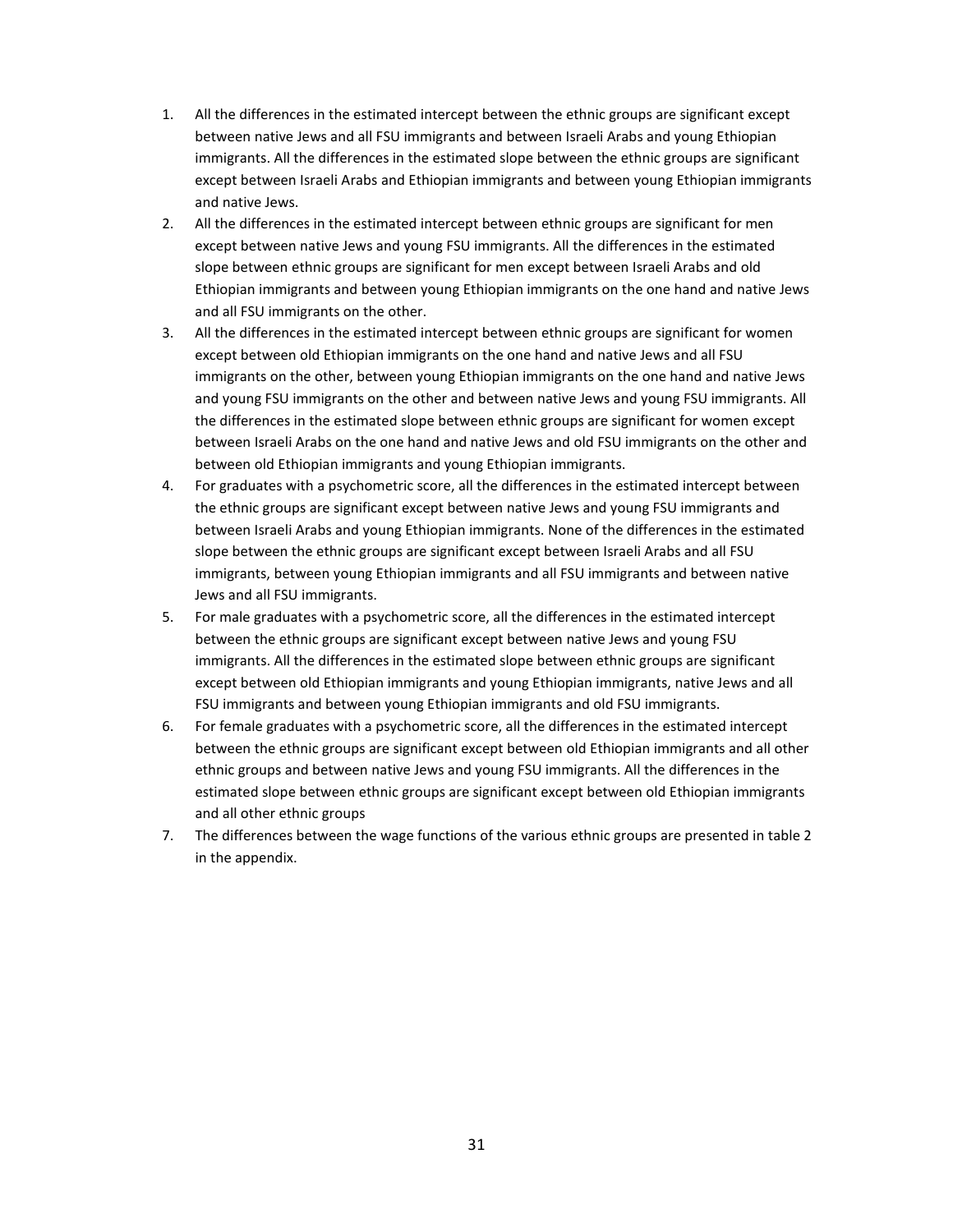# **Appendix**

#### **Table 1: Differences in the estimated intercept and coefficient of years since**

|                    |                                | All         | <b>Male</b>  | <b>Female</b>  | All         | <b>Male</b>  | Female      |
|--------------------|--------------------------------|-------------|--------------|----------------|-------------|--------------|-------------|
|                    |                                | $\mathbf I$ | $\mathbf{I}$ | $\mathbf{III}$ | IV          | $\mathbf{V}$ | VI          |
| <b>Differences</b> | <b>Israeli Arabs in</b>        | $0.038***$  | $0.202***$   | $-0.039**$     | $0.042***$  | $0.227***$   | $-0.042**$  |
| in the             | comparison to                  | (0.014)     | (0.023)      | (0.017)        | (0.015)     | (0.025)      | (0.018)     |
| intercept          | Ethiopian                      |             |              |                |             |              |             |
|                    | immigrants                     |             |              |                |             |              |             |
|                    | Israeli Arabs in               | $-0.016***$ | $0.038***$   | $-0.053***$    | $-0.037***$ | $0.019***$   | $-0.070***$ |
|                    | comparison to                  | (0.004)     | (0.005)      | (0.005)        | (0.004)     | (0.006)      | (0.005)     |
|                    | native Jews                    |             |              |                |             |              |             |
|                    | <b>Israeli Arabs in</b>        | $-0.016***$ | $0.06***$    | $-0.074***$    | $-0.027***$ | $0.054***$   | $-0.083***$ |
|                    | comparison to                  | (0.004)     | (0.007)      | (0.006)        | (0.005)     | (0.008)      | (0.006)     |
|                    | <b>FSU</b> immigrants          |             |              |                |             |              |             |
|                    | Ethiopian                      | $-0.054***$ | $-0.164***$  | $-0.014$       | $-0.079***$ | $-0.208***$  | $-0.026*$   |
|                    | immigrants in                  | (0.013)     | $(0.022)$ .  | (0.016)        | (0.014)     | (0.025)      | (0.017)     |
|                    | comparison to                  |             |              |                |             |              |             |
|                    | native Jews                    | $-0.054***$ | $-0.142***$  |                | $-0.069***$ | $-0.174***$  |             |
|                    | Ethiopian                      |             |              | $-0.034**$     |             |              | $-0.041**$  |
|                    | immigrants in<br>comparison to | (0.014)     | (0.023)      | (0.017)        | (0.014)     | (0.025)      | (0.017)     |
|                    | <b>FSU</b> immigrants          |             |              |                |             |              |             |
|                    | <b>Native Jews in</b>          | 0.0003      | $0.022***$   | $-0.021***$    | $0.010***$  | $0.034***$   | $-0.013***$ |
|                    | comparison to                  | (0.003)     | (0.005)      | (0.004)        | (0.003)     | (0.005)      | (0.004)     |
|                    | <b>FSU</b> immigrants          |             |              |                |             |              |             |
| <b>Differences</b> | <b>Israeli Arabs in</b>        | 0.006       | $-0.015**$   | $0.018***$     | $-0.002$    | $-0.033***$  | $0.019***$  |
| in the             | comparison to                  | (0.004)     | (0.006)      | (0.005)        | (0.004)     | (0.007)      | (0.005)     |
| effect of          | Ethiopian                      |             |              |                |             |              |             |
| years since        | immigrants                     |             |              |                |             |              |             |
| graduation         | <b>Israeli Arabs in</b>        | $-0.011***$ | $-0.029***$  | $-0.0001$      | $-0.0005$   | $-0.018***$  | $0.007***$  |
|                    | comparison to                  | (0.0008)    | (0.001)      | (0.001)        | (0.0009)    | (0.002)      | (0.001)     |
|                    | native Jews                    |             |              |                |             |              |             |
|                    | <b>Israeli Arabs in</b>        | $-0.017***$ | $-0.039***$  | $-0.002$       | $-0.011***$ | $-0.032***$  | 0.0008      |
|                    | comparison to                  | (0.001)     | (0.002)      | (0.001)        | (0.001)     | (0.002)      | (0.001)     |
|                    | <b>FSU</b> immigrants          |             |              |                |             |              |             |
|                    | <b>Ethiopian</b>               | $-0.016***$ | $-0.015**$   | $-0.018***$    | 0.002       | $0.015**$    | $-0.013**$  |
|                    | immigrants in                  | (0.004)     | (0.006)      | (0.005)        | (0.004)     | (0.007)      | (0.005)     |
|                    | comparison to                  |             |              |                |             |              |             |
|                    | native Jews                    |             |              |                |             |              |             |
|                    | <b>Ethiopian</b>               | $-0.022***$ | $-0.025***$  | $-0.020$ ***   | $-0.009**$  | 0.001        | $-0.019***$ |
|                    | immigrants in                  | (0.004)     | (0.006)      | (0.005)        | (0.004)     | (0.007)      | (0.005)     |
|                    | comparison to                  |             |              |                |             |              |             |
|                    | <b>FSU</b> immigrants          |             |              |                |             |              |             |
|                    | <b>Native Jews in</b>          | $-0.006***$ | $-0.011***$  | $-0.002*$      | $-0.011***$ | $-0.014***$  | $-0.006***$ |
|                    | comparison to                  | (0.0007)    | (0.001)      | (0.0009)       | (0.0008)    | (0.001)      | (0.001)     |
|                    | <b>FSU</b> immigrants          |             |              |                |             |              |             |

#### **graduation between the ethnic groups and by gender**

• Standard errors appear in parentheses. Levels of confidence: \* significant at 10%; \*\* significant at 5%; \*\*\* significant at 1%.

• Columns IV, V and VI - only graduates with a psychometric score.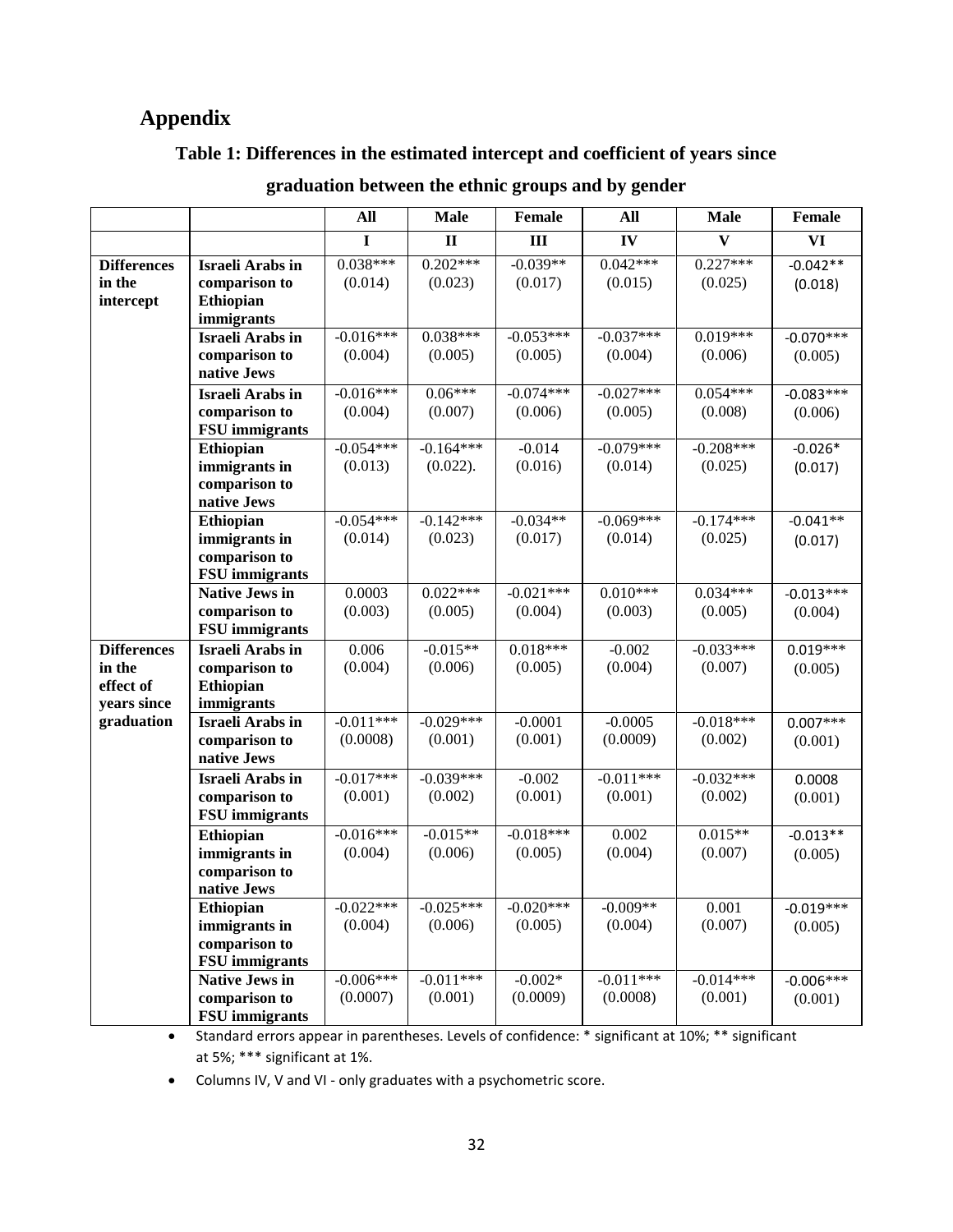|                   |                                                       | All                    | <b>Male</b>           | Female                 | All         | <b>Male</b>  | Female      |
|-------------------|-------------------------------------------------------|------------------------|-----------------------|------------------------|-------------|--------------|-------------|
|                   |                                                       | $\mathbf I$            | $\rm II$              | $\mathbf{III}$         | IV          | $\mathbf{V}$ | <b>VI</b>   |
| <b>Difference</b> | <b>Israeli Arabs in</b>                               | $0.123***$             | $0.294***$            | $-0.074*$              | $0.137***$  | $0.332***$   | $-0.059$    |
| in the            | comparison to old                                     | 0.026                  | (0.035)               | (0.041)                | (0.029)     | (0.039)      | (0.046)     |
| intercept         | Ethiopian immigrants'<br>Israeli Arabs in             | 0.016                  | $0.145***$            | $-0.034*$              | 0.017       | $0.166***$   | $-0.039**$  |
|                   | comparison to young                                   | 0.016                  | (0.030)               | (0.018)                | (0.016)     | (0.032)      | (0.019)     |
|                   | Ethiopian immigrants"                                 |                        |                       |                        |             |              |             |
|                   | <b>Israelis Arabs in</b>                              | $-0.016***$            | $0.038***$            | $-0.053***$            | $-0.037***$ | $0.019***$   | $-0.070***$ |
|                   | comparison to native Jews                             | 0.004                  | (0.005)               | (0.005)                | (0.004)     | (0.006)      | (0.005)     |
|                   | <b>Israeli Arabs in</b><br>comparison to old FSU      | $-0.014***$<br>(0.005) | $0.070***$<br>(0.008) | $-0.084***$<br>(0.007) | $-0.019***$ | $0.07***$    | $-0.090***$ |
|                   | immigrants'                                           |                        |                       |                        | (0.005)     | (0.008)      | (0.007)     |
|                   | <b>Israeli Arabs in</b>                               | $-0.017***$            | $0.045***$            | $-0.060***$            | $-0.034***$ | $0.026***$   | $-0.072***$ |
|                   | comparison to young FSU                               | (0.005)                | (0.009)               | (0.007)                | (0.006)     | (0.009)      | (0.007)     |
|                   | immigrants"                                           |                        |                       |                        |             |              |             |
|                   | Old Ethiopian immigrants'                             | $-0.107***$            | $-0.149***$           | 0.040                  | $-0.120***$ | $-0.167***$  | 0.021       |
|                   | in comparison to young<br>Ethiopian immigrants"       | (0.030)                | (0.045)               | (0.045)                | (0.034)     | (0.049)      | (0.049)     |
|                   | Old Ethiopian immigrants'                             | $-0.139***$            | $-0.256***$           | 0.020                  | $-0.174***$ | $-0.313***$  | $-0.011$    |
|                   | in comparison to native                               | (0.026)                | (0.035)               | (0.041)                | (0.029)     | (0.039)      | (0.046)     |
|                   | <b>Jews</b>                                           |                        |                       |                        |             |              |             |
|                   | <b>Old Ethiopian immigrants</b>                       | $-0.136***$            | $-0.224***$           | $-0.010$               | $-0.156***$ | $-0.262***$  | $-0.030$    |
|                   | in comparison to old FSU<br>immigrants'               | (0.027)                | (0.035)               | (0.041)                | (0.029)     | (0.039)      | (0.046)     |
|                   | Old Ethiopian immigrants'                             | $-0.140***$            | $-0.249***$           | 0.014                  | $-0.172***$ | $-0.306***$  | $-0.012$    |
|                   | in comparison to young                                | (0.027)                | (0.035)               | (0.041)                | (0.029)     | (0.039)      | (0.046)     |
|                   | FSU immigrants"                                       |                        |                       |                        |             |              |             |
|                   | <b>Young Ethiopian</b>                                | $-0.032**$             | $-0.107***$           | $-0.020$               | $-0.054***$ | $-0.146***$  | $-0.031*$   |
|                   | immigrants" in<br>comparison to native Jews           | (0.015)                | (0.029)               | (0.018)                | (0.016)     | (0.032)      | (0.018)     |
|                   | <b>Young Ethiopian</b>                                | $-0.029*$              | $-0.076**$            | $-0.050***$            | $-0.036**$  | $-0.096***$  | $-0.051***$ |
|                   | immigrants" in                                        | (0.016)                | (0.030)               | (0.019)                | (0.017)     | (0.032)      | (0.019)     |
|                   | comparison to old FSU                                 |                        |                       |                        |             |              |             |
|                   | immigrant'                                            |                        |                       |                        |             |              |             |
|                   | <b>Young Ethiopian</b>                                | $-0.033**$             | $-0.101***$           | $-0.026$<br>(0.019)    | $-0.052***$ | $-0.139***$  | $-0.033*$   |
|                   | immigrants in comparisons<br>to young FSU immigrants" | (0.016)                | (0.030)               |                        | (0.017)     | (0.032)      | (0.019)     |
|                   | <b>Native Jews in comparison</b>                      | 0.003                  | $0.032***$            | $-0.030***$            | $0.018***$  | $0.050***$   | $-0.019***$ |
|                   | to old FSU immigrants'                                | (0.004)                | (0.006)               | (0.005)                | (0.004)     | (0.006)      | (0.005)     |
|                   |                                                       |                        |                       |                        |             |              |             |
|                   | <b>Native Jews in comparison</b>                      | $-0.001$               | 0.007                 | $-0.006$               | 0.003       | 0.007        | $-0.002$    |
|                   | to young FSU immigrants"                              | (0.004)                | (0.007)               | (0.005)                | (0.005)     | (0.008)      | (0.006)     |
|                   | Old FSU immigrants' in                                | $-0.004$               | $-0.025***$           | $0.024***$             | $-0.015**$  | $-0.042***$  | $0.018**$   |
|                   | comparison to young FSU                               | (0.006)                | (0.009)               | (0.007)                | (0.006)     | (0.01)       | (0.007)     |
|                   | immigrants"                                           |                        |                       |                        |             |              |             |

#### **Table 2: Differences in the estimated intercept and coefficient of years since graduation between the ethnic groups and genders and by age on arrival**

**•** Immigrants who arrived in Israel after the age of 13.

**••** Immigrants who arrived in Israel before the age of 13.